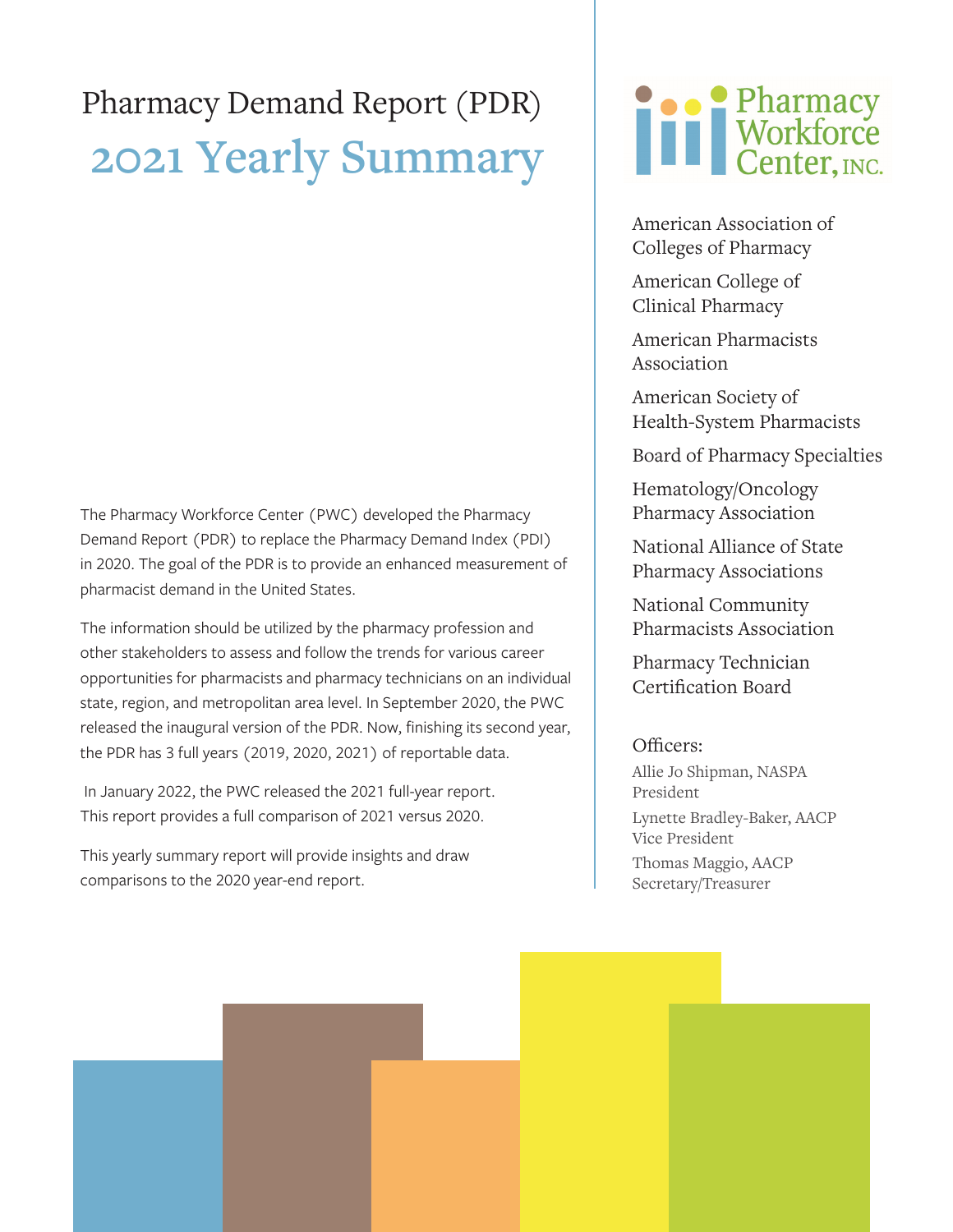### **Pharmacists**

|           | Q <sub>1</sub><br>2020 | Q1<br>2021 | O1 %<br>Change | Q <sub>2</sub><br>2020 | Q <sub>2</sub><br>2021 | Q2 %<br>Change | Q3<br>2020 | Q <sub>3</sub><br>2021 | O <sub>3</sub> %<br>Change | Q4<br>2020 | Q4<br>2021 | O4 %<br>Change | Total<br>2020 | Total<br>2021 | Total %<br>Change |
|-----------|------------------------|------------|----------------|------------------------|------------------------|----------------|------------|------------------------|----------------------------|------------|------------|----------------|---------------|---------------|-------------------|
| Northeast | 842                    | 724        | $-14%$         | 440                    | 530                    | 20%            | 372        | 514                    | 38%                        | 424        | 532        | 25%            | 2,078         | 2,300         | 11%               |
| South     | 1,511                  | 1,667      | 10%            | 565                    | 1,101                  | 95%            | 969        | 1,008                  | 4%                         | 909        | 1,080      | 19%            | 3,954         | 4,856         | 23%               |
| Midwest   | 1,214                  | 992        | $-18%$         | 401                    | 776                    | 94%            | 440        | 616                    | 40%                        | 614        | 791        | 29%            | 2,669         | 3,175         | 19%               |
| West      | 1,693                  | 1,255      | $-26%$         | 709                    | 1,162                  | 64%            | 740        | 1.011                  | 37%                        | 796        | 1,156      | 45%            | 3.938         | 4,584         | 16%               |
| Total:    | 5,260                  | 4,638      | $-12%$         | 2115                   | 3,569                  | 69%            | 2,521      | 3,149                  | 25%                        | 2,743      | 3,559      | $30\%$         | 12,639        | 14,915        | 18%               |

The regional summary charts shows growth in pharmacist job postings for every quarter in 2021 except for Q1, compared to the respective quarter in 2020.

The quarter with the most significant growth in 2021 was Q2. This quarter saw the largest reduction in job postings in 2021.

The pharmacist profession saw an 18% growth in job postings in 2021, with the largest growth region being the South (23%) and the smallest growth region being the Northeast (11%). The Q1 report of the 2022 Pharmacy Demand Report will provide insight into whether these regions will continue their upward trend.

|                           | O1<br>2020           | O1     | O1%<br>2021 Change | O <sub>2</sub><br>2020 | Q <sub>2</sub><br>2021 | O2%<br>Change | Q <sub>3</sub><br>2020       | Q <sub>3</sub><br>2021 | O <sub>3</sub> %<br>Change | O <sub>4</sub><br>2020 | Q4     | O4 %<br>2021 Change | Total<br>2020     | Total<br>2021 | Total %<br>Change |
|---------------------------|----------------------|--------|--------------------|------------------------|------------------------|---------------|------------------------------|------------------------|----------------------------|------------------------|--------|---------------------|-------------------|---------------|-------------------|
| Northeast                 | 8,690                | 8,282  | $-5%$              | 5,506                  | 6,198                  | 13%           | 4,272                        | 5,363                  | 26%                        | 5,340                  | 6,343  | 19%                 | 23,808            | 26,186        | 10%               |
|                           | South 16,435 19,574  |        | 19%                |                        | 9,686 13,038           |               | $35\%$ 10,085 11,815         |                        |                            | 17% 11,410             | 15,587 | 37%                 | 47,616            | 60,014        | 26%               |
| Midwest   12,082   12,421 |                      |        | 3%                 | 6,892                  | 8,422                  | 22%           | 6,544                        | 8,193                  | 25%                        | 8,214                  | 10,186 | 24%                 | 33,732            | 39,222        | 16%               |
|                           | West   11,238        | 14,571 | 30%                | 6,580                  | 8,849                  | 34%           | 8,135                        | 7,821                  | $-4\%$                     | 9,387                  | 9,674  | 3%                  | 35,340            | 40,915        | 16%               |
|                           | Total: 48,445 54,848 |        |                    | 13% 28,664 36,507      |                        |               | <b>27%</b>   29,036   33,192 |                        | 14%                        | 34,351                 | 41,790 | 22%                 | 140,496   166,337 |               | 18%               |

### **Pharmacy Technicians**

Overall, the regional summary charter shows growth in pharmacy technician job postings for each quarter in 2021, compared with the respective quarter in 2020.

Pharmacy Technicians saw an 18% growth in job postings in 2021, with the largest growth region being the South (26%) and the smallest growth region being the Northeast (10%).

The Q1 report of the 2022 Pharmacy Demand Report will provide insight into whether these regions will continue their upward trend.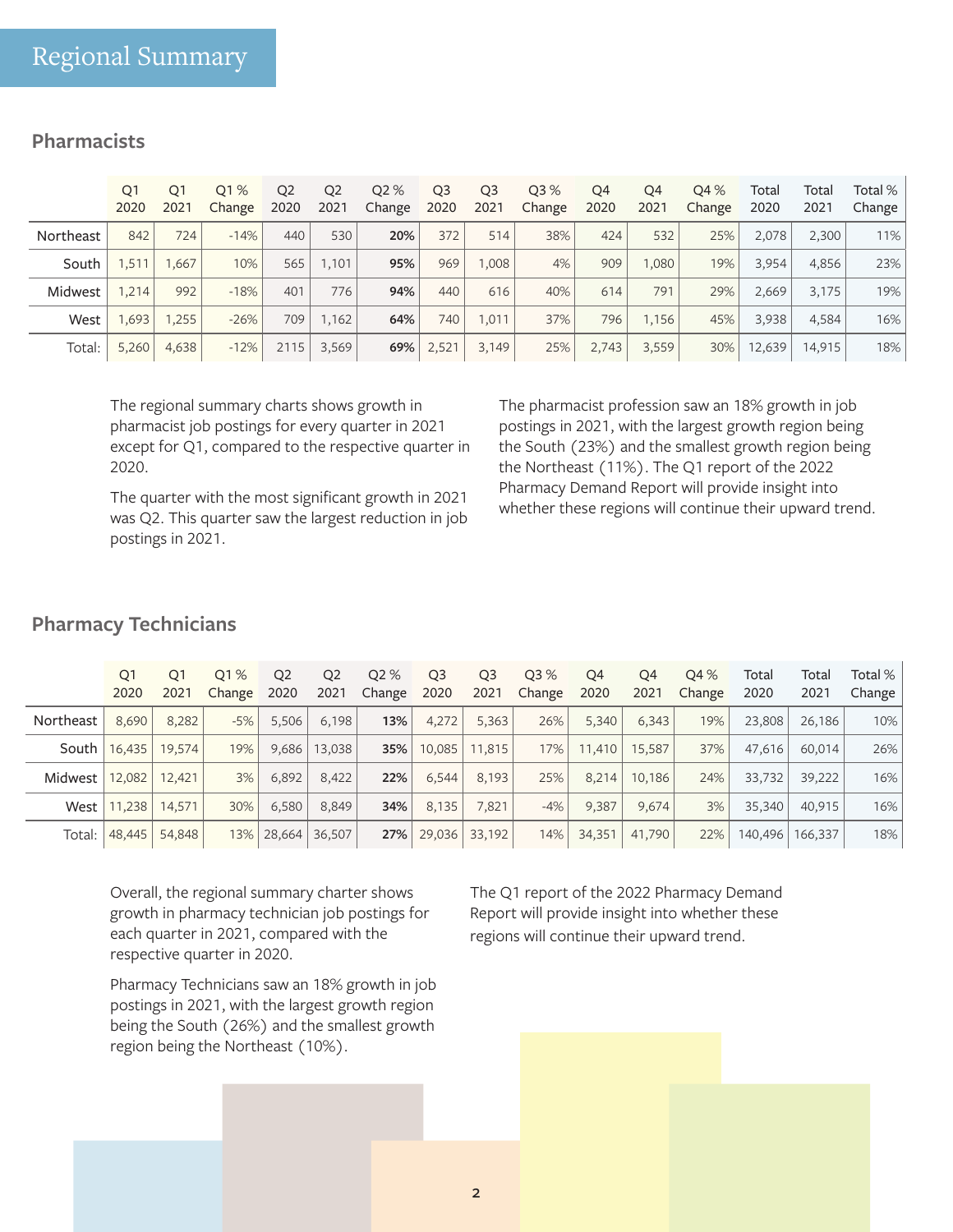### **Occupation with Largest Growth: Retail Pharmacists**

|              | 2020     | 2020<br>Postings | 2021     | 2021<br>Postings | Postings<br>Quotient |
|--------------|----------|------------------|----------|------------------|----------------------|
| State        | Postings | Quotient         | Postings | Quotient         | Change*              |
| lowa         | 10       | 1.58             | 39       | 5.93             | 276%                 |
| South Dakota | 6        | 2.93             | 21       | 10.07            | 243%                 |
| Minnesota    | 27       | 2.99             | 94       | 10.24            | 243%                 |
| Utah         | 13       | 3.18             | 36       | 8.46             | 166%                 |
| Connecticut  | 23       | 4.15             | 60       | 10.82            | 161%                 |
| Mississippi  | 8        | 1.26             | 21       | 3.21             | 155%                 |
| Idaho        | 28       | 6.86             | 63       | 17.38            | 153%                 |
| Delaware     | 6        | 2.48             | 15       | 6.21             | 150%                 |
| Oregon       | 63       | 7.42             | 160      | 17.77            | 139%                 |
| Arkansas     | 14       | 2.14             | 31       | 4.74             | 121%                 |

#### **Occupation with the Largest Growth**

While all positions across the pharmacist profession saw overall growth, the Retail Pharmacist position experienced the most in job postings in 2021. Overall, there was a total of 5,051 postings. When compared to the 3,928 postings in 2020, this represents a growth of 29%. In total, 43 states had growth in retail pharmacist job postings, and 9 states saw a loss in this category. In 2020, the occupation with the largest growth was Clinical Pharmacists.

### **Occupation with Greatest Loss: Hospital Pharmacist**

| State        | 2020<br>Postings | 2020<br>Postings<br>Quotient | 2021<br>Postings | 2021<br>Postings<br>Quotient | Postings<br>Quotient<br>Change* |
|--------------|------------------|------------------------------|------------------|------------------------------|---------------------------------|
| Wyoming      |                  | 0.69                         | 0                | 0.00                         | $-100%$                         |
| Louisiana    | 33               | 3.59                         | 5                | 0.54                         | $-85%$                          |
| Delaware     | 2                | 0.83                         | 1                | 0.41                         | $-50%$                          |
| Oklahoma     | 9                | 1.15                         | 5                | 0.61                         | $-47%$                          |
| Maryland     | 19               | 1.55                         | 11               | 0.90                         | $-42%$                          |
| Texas        | 73               | 2.05                         | 51               | 1.41                         | $-31%$                          |
| New Mexico   | 22               | 7.18                         | 16               | 5.07                         | $-29%$                          |
| Rhode Island | 4                | 1.83                         | 3                | 1.37                         | $-25%$                          |
| Maine        | 10               | 4.35                         | 8                | 3.41                         | $-21%$                          |
| Washington   | 35               | 3.19                         | 28               | 2.55                         | $-20%$                          |

#### **Occupation with the Greatest Loss**

While experiencing overall growth, the Hospital Pharmacist job postings saw a loss in the most states (when compared to other positions). Overall, there was a total of 1,028 postings, compared to 914 postings in 2020, a growth of 12%. In total, 20 states had growth in this category, 11 remained the same, and 21 states saw a loss. In 2020, the Hospital Pharmacist job postings also saw the largest loss.

### Pharmacist Profession Postings: **Largest Growth**

| State        | 2020<br>Postings | 2020<br>Postings<br>Quotient | 2021<br>Postings | 2021<br>Postings<br>Quotient | Postings<br>Quotient<br>Change* |
|--------------|------------------|------------------------------|------------------|------------------------------|---------------------------------|
| South Dakota | 11               | 5.38                         | 37               | 17.75                        | 230%                            |
| Vermont      | 6                | 4.87                         | 19               | 15.48                        | 218%                            |
| Alabama      | 47               | 4.55                         | 108              | 11.24                        | 147%                            |
| Mississippi  | 19               | 2.99                         | 47               | 7.19                         | 140%                            |
| Montana      | 35               | 16.58                        | 79               | 35.91                        | 117%                            |
| Oregon       | 118              | 13.90                        | 271              | 30.09                        | 116%                            |
| Idaho        | 84               | 20.58                        | 145              | 40.01                        | 94%                             |
| Wyoming      | 10               | 6.94                         | 19               | 13.22                        | 91%                             |
| Alaska       | 40               | 39.92                        | 73               | 72.85                        | 83%                             |
| Arkansas     | 58               | 8.87                         | 101              | 15.44                        | 74%                             |

#### **Growth and Loss of the Entire Pharmacist Profession**

In 2020, the Pharmacist Profession overall job postings experienced growth in only 10 states, a loss in 41 states, and Puerto Rico remained the same. In 2021, the Pharmacist Profession overall job postings experienced growth in 41 states, a loss in 10, and the State of Maine remained the same. This is a complete reversal from 2020, indicating that the profession has responded positively to loss in job postings experienced during the height of COVID-19 pandemic.

### Pharmacist Profession Postings: **Greatest Loss**

| State         | 2020<br>Postings | 2020<br>Postings<br>Quotient | 2021<br>Postings | 2021<br>Postings<br>Quotient | Postings<br>Quotient<br>Change* |
|---------------|------------------|------------------------------|------------------|------------------------------|---------------------------------|
| Massachusetts | 258              | 18.51                        | 205              | 14.61                        | $-21%$                          |
| Rhode Island  | 68               | 31.12                        | 55               | 25.17                        | $-19%$                          |
| Maryland      | 196              | 16.03                        | 163              | 13.33                        | $-17%$                          |
| Wisconsin     | 183              | 20.47                        | 157              | 17.56                        | $-14%$                          |
| Ohio          | 726              | 34.61                        | 655              | 29.90                        | $-14%$                          |
| Louisiana     | 186              | 20.22                        | 166              | 17.82                        | $-12%$                          |
| New Hampshire | 73               | 25.07                        | 65               | 22.99                        | $-8%$                           |
| West Virginia | 32               | 5.80                         | 30               | 5.43                         | $-6%$                           |
| California    | 2232             | 46.57                        | 2197             | 45.58                        | $-2%$                           |
| New Mexico    | 94               | 30.67                        | 95               | 30.08                        | $-2%$                           |

\*To determine the change, a comparison was made of the difference in the posting quotient in each state from 2020 to 2021. The postings quotient is the number of job postings per 1,000 licensed pharmacists.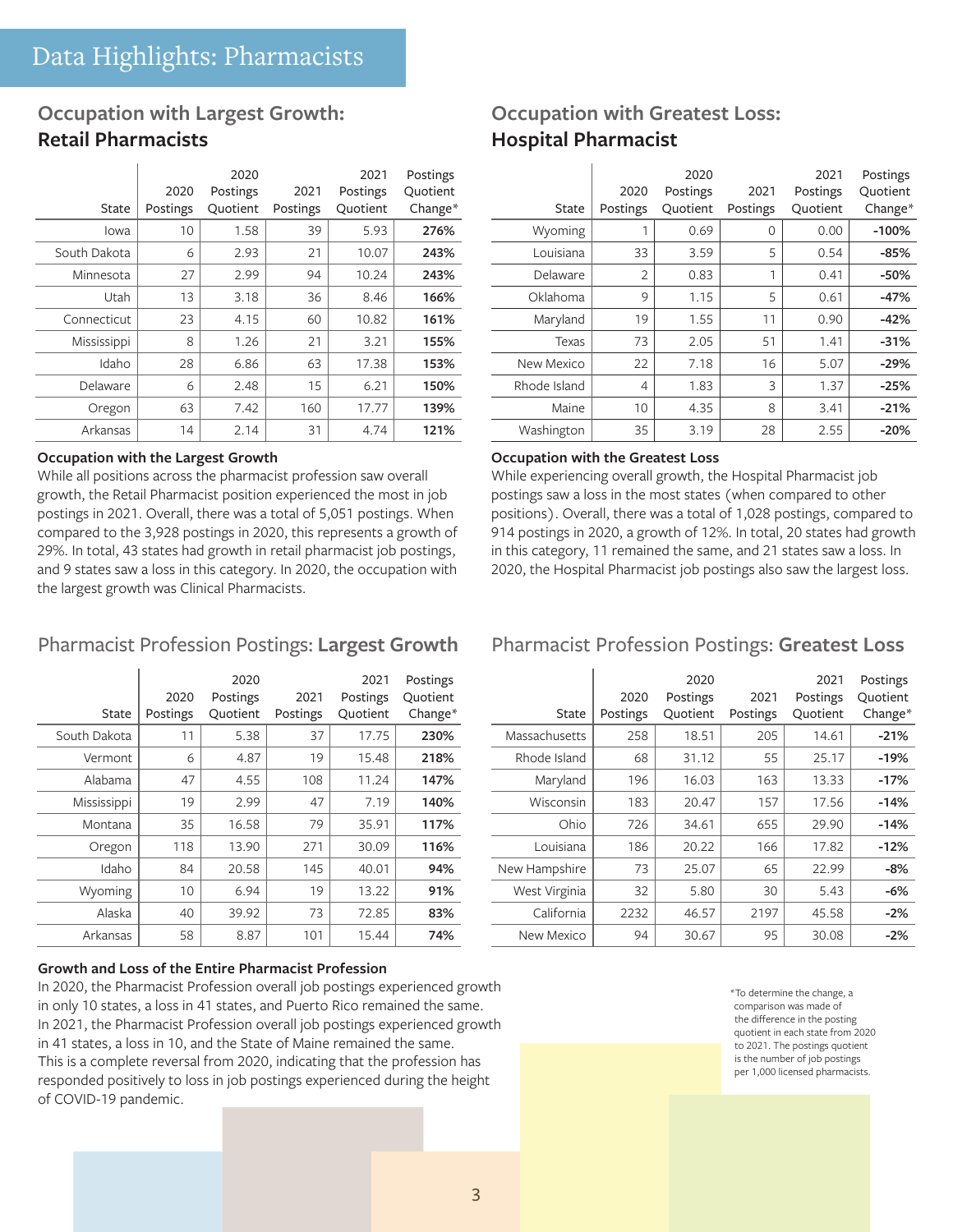### Pharmacist Technician Postings: **Largest Growth**

| State        | 2020<br>Postings | 2020<br>Postings<br>Quotient | 2021<br>Postings | 2021<br>Postings<br>Quotient | Postings<br>Quotient<br>Change* |
|--------------|------------------|------------------------------|------------------|------------------------------|---------------------------------|
| Idaho        | 712              | 325.11                       | 1220             | 539.82                       | 66%                             |
| Maryland     | 2525             | 330.50                       | 3382             | 487.32                       | 47%                             |
| Alaska       | 241              | 408.47                       | 364              | 596.72                       | 46%                             |
| South Dakota | 217              | 173.60                       | 318              | 246.51                       | 42%                             |
| Delaware     | 324              | 238.24                       | 426              | 335.43                       | 41%                             |
| Alabama      | 1452             | 213.84                       | 2039             | 300.29                       | 40%                             |
| Hawaii       | 420              | 234.64                       | 598              | 323.24                       | 38%                             |
| Arkansas     | 748              | 153.28                       | 961              | 210.28                       | 37%                             |
| Wyoming      | 111              | 194.74                       | 149              | 266.07                       | 37%                             |
| Indiana      | 3561             | 370.55                       | 4955             | 506.13                       | 37%                             |

## Pharmacist Technician Postings: **Greatest Loss**

| State         | 2020<br>Postings | 2020<br>Postings<br>Quotient | 2021<br>Postings | 2021<br>Postings<br>Quotient | Postings<br>Quotient<br>Change* |
|---------------|------------------|------------------------------|------------------|------------------------------|---------------------------------|
| New Hampshire | 1274             | 681.28                       | 953              | 506.91                       | $-26%$                          |
| Maine         | 534              | 235.24                       | 439              | 192.54                       | $-18%$                          |
| Arizona       | 7997             | 898.54                       | 6933             | 749.51                       | $-17%$                          |
| Nebraska      | 919              | 366.14                       | 838              | 329.92                       | $-10%$                          |
| Kentucky      | 2278             | 257.69                       | 2481             | 243.00                       | -6%                             |
| Nevada        | 1212             | 323.20                       | 1315             | 312.35                       | -3%                             |
| Vermont       | 221              | 298.65                       | 207              | 295.71                       | $-1%$                           |
| Ohio          | 7472             | 453.67                       | 7714             | 451.38                       | $-1%$                           |
| Missouri      | 2533             | 254.06                       | 2701             | 269.29                       | 6%                              |
| Pennsylvania  | 5780             | 316.71                       | 6396             | 338.41                       | 7%                              |

#### **Growth and Loss of Pharmacist Technicians**

In 2021, there were 166,479 Pharmacy Technician postings. When compared to the 140,623 postings in 2020, this is a growth of 18%. Overall, Pharmacy Technicians saw growth in 44 states and a loss in 8 states. \*To determine the change, a comparison was made of the difference in the posting quotient in each state from 2020 to 2021. The postings quotient is the number of job postings per 1,000 licensed pharmacists.

# Data Highlights: Top 10 Employer Job Listings

### Pharmacists Profession **Pharmacy Technicians**

| Employer                        | 2020<br>Postings | 2021<br>Postings | Percent<br>Change |
|---------------------------------|------------------|------------------|-------------------|
| Anthem Blue Cross               | 1794             | 2005             | 12%               |
| Publix                          | 223              | 350              | 57%               |
| Hospital Corporation of America | 259              | 350              | 35%               |
| Rite Aid Corporation            | 264              | 320              | 21%               |
| UnitedHealth Group              | 110              | 309              | 181%              |
| Humana                          | 151              | 277              | 83%               |
| Walgreens Boots Alliance Inc    | 118              | 235              | 99%               |
| Soliant Pharmacy                |                  | 215              |                   |
| CVS Health                      | 236              | 202              | $-14%$            |
| Kroger Company                  | ۰                | 180              | ٠                 |

| Employer                        | 2020<br>Postings | 2021<br>Postings | Percent<br>Change |
|---------------------------------|------------------|------------------|-------------------|
| CVS Health                      | 13486            | 25069            | 86%               |
| Walgreens Boots Alliance Inc    | 10347            | 11948            | 15%               |
| Walmart / Sam's                 | 2760             | 9474             | 243%              |
| Kroger Company                  | 2250             | 4574             | 103%              |
| Rite Aid Corporation            | 3239             | 3492             | 8%                |
| Soliant Pharmacy                | 1102             | 2688             | 144%              |
| UnitedHeath Group               | 1171             | 2046             | 75%               |
| Hospital Corporation of America | 688              | 1020             | 48%               |
| Meijer                          | 622              | 936              | 50%               |
| Pharmerica                      | 534              | 795              | 49%               |

Utilizing Labor Insights, we have identified the top 10 employers for the Pharmacist Profession and Pharmacy Technicians job postings in the United States, as well as their change in job postings from 2020 to 2021.

There is also a breakdown of the Top Five Employers for each state following.

Sometimes a company will post under multiple names. This is corrected when spotted (e.g., Soliant vs. Soliant Pharmacy)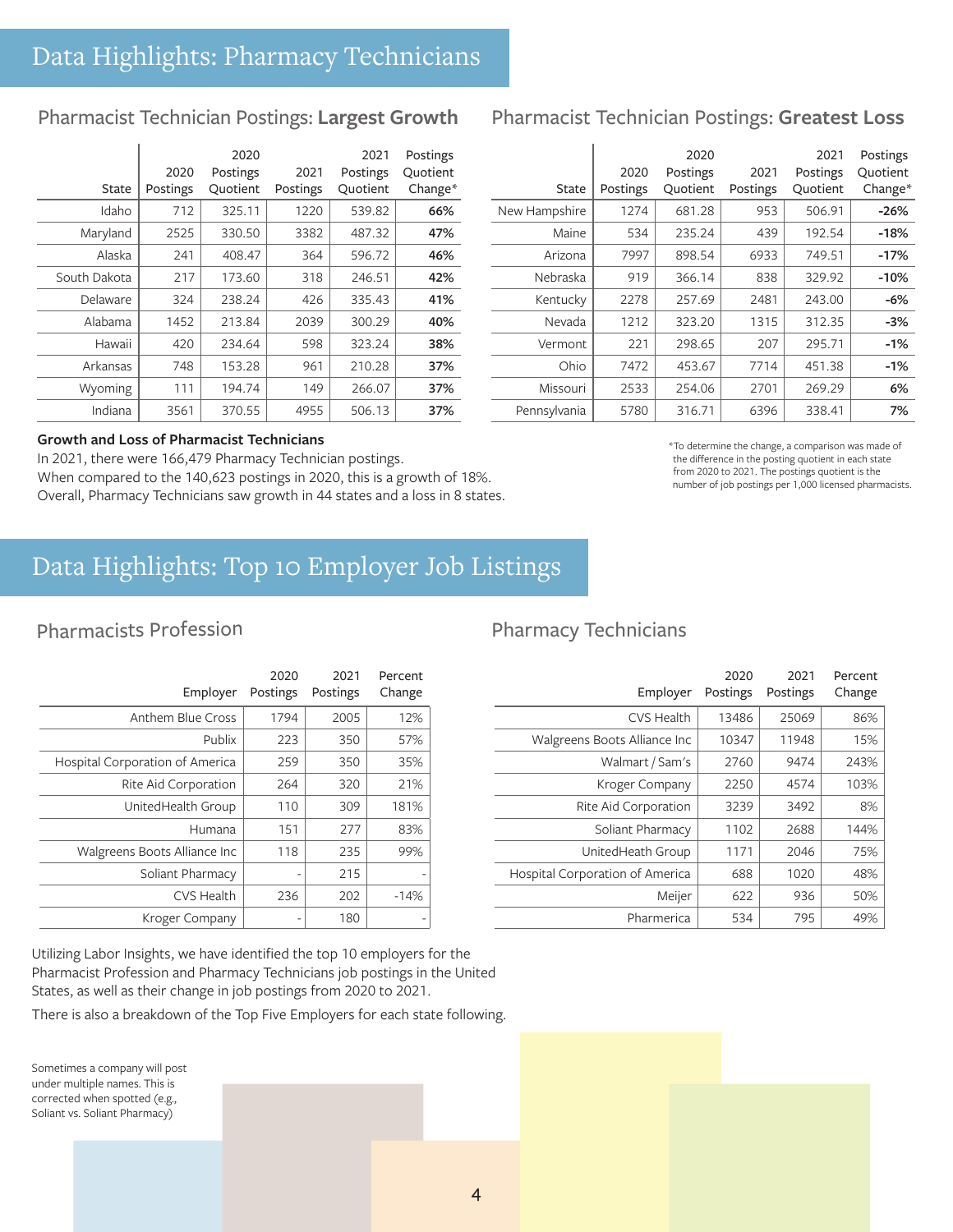# spotted (e.g., Soliant vs. Soliant Pharmacy) 2021 Top 5 Employer Job Listings by State: **Pharmacists**

Sometimes a company will post under multiple names. This is corrected when<br>spotted (e.g., Soliant vs. Soliant Pharmacy)

| State                   | 1                                                       | $\overline{2}$                                           | 3                                         | 4                                        | 5                                                 |
|-------------------------|---------------------------------------------------------|----------------------------------------------------------|-------------------------------------------|------------------------------------------|---------------------------------------------------|
| Alabama                 | Publix                                                  | <b>Walgreens Boots</b><br>Alliance Inc                   | UnitedHealth Group                        | East Alabama Medical<br>Center           | Humana                                            |
| Alaska                  | Humana                                                  | Soliant Pharmacy                                         | Alaska Regional<br>Hospital               | Hospital Corporation of<br>America       | Southeast Alaska<br>Regional Health<br>Consortium |
| Arizona                 | HonorHealth                                             | UnitedHealth Group                                       | Kroger Company                            | <b>CVS Health</b>                        | Cigna Corporation                                 |
| Arkansas                | University of Arkansas                                  | <b>Anthem Blue Cross</b>                                 | <b>Baptist Health Arkansas</b>            | Humana                                   | Arkansas Children's                               |
| California              | Anthem Blue Cross                                       | Kaiser Permanente                                        | Soliant Pharmacy                          | Rite Aid Corporation                     | University of California                          |
| Colorado                | <b>Hospital Corporation</b><br>of America               | Centura Health                                           | Swedish Health Service                    | Kroger Company                           | Anthem Blue Cross                                 |
| Connecticut             | Anthem Blue Cross                                       | Yale-New Haven<br>Health System                          | Westerly Hospital                         | <b>Walgreens Boots</b><br>Alliance Inc   | Hartford Healthcare                               |
| Delaware                | Anthem Blue Cross                                       | Humana                                                   | <b>Nemours</b>                            | Gainwell                                 | Trinity Health                                    |
| District of<br>Columbia | Humana                                                  | <b>Anthem Blue Cross</b>                                 | <b>Walgreens Boots</b><br>Alliance Inc    | <b>GWU Medical Faculty</b><br>Associates | <b>Maxor National</b><br>Pharmacy Services        |
| Florida                 | Publix                                                  | <b>Anthem Blue Cross</b>                                 | <b>Hospital Corporation</b><br>of America | Adventhealth                             | <b>Baptist Health</b>                             |
| Georgia                 | Publix                                                  | <b>Anthem Blue Cross</b>                                 | Piedmont Healthcare                       | UnitedHealth Group                       | Emory Healthcare                                  |
| Hawaii                  | Hawaii Pacific Health                                   | Kaiser Permanente                                        | UnitedHealth Group                        | Humana                                   | Adventist Health                                  |
| Idaho                   | St Lukes Health<br>System                               | Amazon                                                   | <b>Trinity Health</b>                     | Kroger Company                           | Humana                                            |
| Illinois                | Anthem Blue Cross                                       | Northwestern<br><b>Memorial Healthcare</b>               | Loyola                                    | <b>CVS Health</b>                        | <b>Walgreens Boots</b><br>Alliance Inc            |
| Indiana                 | Community Health<br>Network                             | Cigna Corporation                                        | Comprehensive<br><b>Pharmacy Services</b> | RX Relief                                | Anthem Blue Cross                                 |
| Iowa                    | Anthem Blue Cross                                       | UnityPoint Health                                        | <b>Trinity Health</b>                     | University of Utah                       | Hy-Vee                                            |
| Kansas                  | Kroger Company                                          | <b>Hospital Corporation</b><br>of America                | <b>CVS Health</b>                         | UnitedHealth Group                       | Wesley Medical Center                             |
| Kentucky                | Anthem Blue Cross                                       | Humana                                                   | Soliant Pharmacy                          | <b>Baptist Health</b>                    | Walgreens Boots<br>Alliance Inc                   |
| Louisiana               | Franciscan<br>Missionaries of Our<br>Lady Health System | Our Lady of Lourdes<br><b>Regional Medical</b><br>Center | Anthem Blue Cross                         | Touro Infirmary                          | Walgreens Boots<br>Alliance Inc                   |
| Maine                   | Northern Light Health                                   | Anthem Blue Cross                                        | Comprehensive<br><b>Pharmacy Services</b> | Martins Point Health<br>Care             | Humana                                            |
| Maryland                | Anthem Blue Cross                                       | Lifebridge Health                                        | Carefirst                                 | Sinai Hospital of<br><b>Baltimore</b>    | Soliant Pharmacy                                  |
| Massachusetts           | Anthem Blue Cross                                       | <b>Beth Isael Deaconess</b><br><b>Medical Center</b>     | Lahey Health                              | <b>Atrius Health</b>                     | Baystate Health                                   |
| Michigan                | Trinity Health<br>Corporation                           | University of Michigan                                   | Kroger Company                            | Henry Ford Health<br>System              | Tenet Health System                               |
| Minnesota               | Anthem Blue Cross                                       | Essentia Health                                          | UnitedHealth Group                        | <b>Fairview Health Services</b>          | Actalent                                          |
| Mississippi             | <b>Walgreens Boots</b><br>Alliance Inc                  | Mercy Medical Center<br>Clinton                          | Humana                                    | Prime Therapeutics                       | UnitedHealth Group                                |
| Missouri                | Anthem Blue Cross                                       | <b>BJC</b> Healthcare                                    | Mercy                                     | Hospital Corporation of<br>America       | <b>Walgreens Boots</b><br>Alliance Inc            |
| Montana                 | <b>Billings Clinic</b>                                  | Soliant Pharmacy                                         | Sidney Health Center                      | Humana                                   | Community Medical<br>Center                       |
| Nebraska                | Commonspirit Health                                     | Humana                                                   | Southeast Nebraska<br>Cancer Center       | Prime Therapeutics                       | <b>Walgreens Boots</b><br>Alliance Inc            |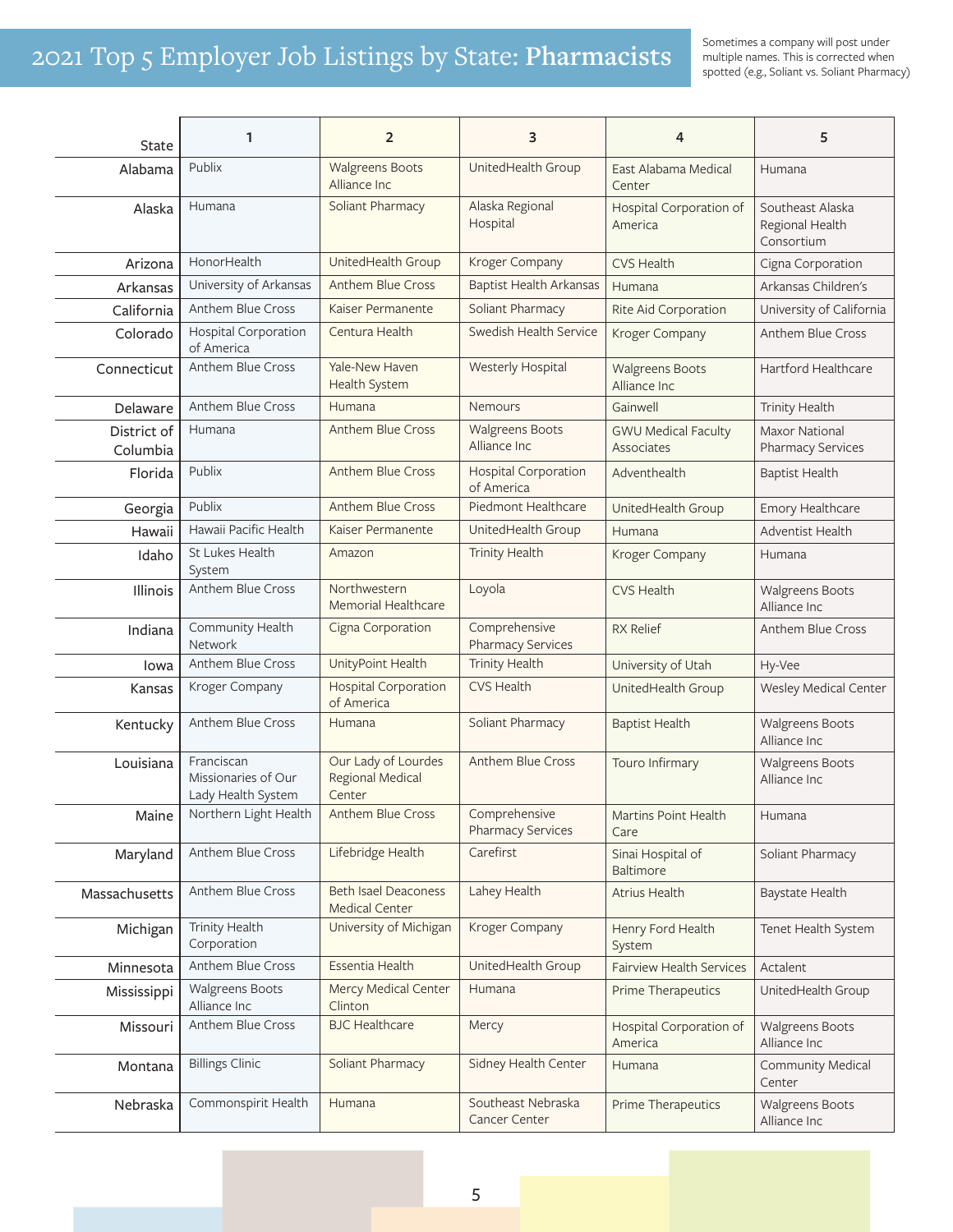# 2021 Top 5 Employer Job Listings by State: **Pharmacists** *(continued)*

| State             | 1                                    | $\overline{2}$                                 | 3                                            | 4                                            | 5                                                   |
|-------------------|--------------------------------------|------------------------------------------------|----------------------------------------------|----------------------------------------------|-----------------------------------------------------|
| Nevada            | Anthem Blue Cross                    | Renown Health                                  | Soliant Pharmacy                             | Raley Family of Fine<br><b>Stores</b>        | University Health<br>Services, Inc.                 |
| New Hampshire     | Darmouth-Hitchcock<br>Medical Center | Amazon                                         | Humana                                       | Anthem Blue Cross                            | Soliant Pharmacy                                    |
| New Jersey        | Anthem Blue Cross                    | Hackensack Meridian<br>Health                  | RWJBarnabas Health                           | Robert Wood Johnson<br>University Health     | Saint Barnabas Health<br>Care System                |
| <b>New Mexico</b> | LifePoint Health                     | Humana                                         | <b>CVS Health</b>                            | San Juan Regional<br><b>Medical Center</b>   | Presbyterian<br><b>Healthcare Services</b>          |
| New York          | Anthem Blue Cross                    | Rite Aid Corporation                           | Northwell Health                             | NYU Langone Medical<br>Center                | UnitedHealth Group                                  |
| North Carolina    | <b>UNC Health Care</b><br>System     | Novant Health                                  | Anthem Blue Cross                            | Cone Health                                  | UnitedHealth Group                                  |
| North Dakota      | Essentia Health                      | Humana                                         | Soliant Pharmacy                             | Thrifty White Pharmacy                       | Commonspirit Health                                 |
| Ohio              | Anthem Blue Cross                    | <b>Cleveland Clinic</b>                        | Rite Aid Corporation                         | <b>UC Health</b>                             | Ohiohealth                                          |
| Oklahoma          | Oklahoma Heart<br>Hospital           | <b>Centene Corporation</b>                     | Brightspring Health<br><b>Services</b>       | Onepoint Patient Care,<br><b>LLC</b>         | University of<br>Oklahoma                           |
| Oregon            | Kroger Company                       | Salem Health                                   | Oregon Health &<br><b>Science University</b> | Rite Aid Corporation                         | Providence Health &<br>Services                     |
| Pennsylvania      | Penn Medicine                        | Rite Aid Corporation                           | Highmark Health                              | Lehigh Valley Health<br><b>Network</b>       | Pharmacann Inc                                      |
| Puerto Rico       | Comprehensive<br>Pharmacy Services   | Innovacare                                     | <b>Walgreens Boots</b><br>Alliance Inc       | Kroger Company                               | Prime Therapeutics                                  |
| Rhode Island      | Care New England<br>Health System    | <b>Anthem Blue Cross</b>                       | Humana                                       | UnitedHealth Group                           | Neighborhood Health<br>Plan RI                      |
| South Carolina    | Publix                               | Medical University of<br>South Carolina        | State South Carolina                         | <b>Anthem Blue Cross</b>                     | <b>Hospital Corporation</b><br>of America           |
| South Dakota      | Avera Health                         | Humana                                         | Monument Health                              | Department of Vertans<br><b>Affairs</b>      | Cardinal Health, Inc                                |
| Tennessee         | Hospital Corporation<br>of America   | Cigna Corporation                              | Anthem Blue Cross                            | Publix                                       | Walgreens Boots<br>Alliance Inc                     |
| Texas             | Anthem Blue Cross                    | Hospital<br>Corporation of<br>America          | Parkland Health                              | UnitedHealth Group                           | Christus Health                                     |
| Utah              | University of Utah                   | Hospital<br>Corporation of<br>America          | Mountainstar<br>Healthcare                   | Humana                                       | UnitedHealth Group                                  |
| Vermont           | Soliant Pharmacy                     | <b>Cental Vermont</b><br><b>Medical Center</b> | Humana                                       | Dartmouth-Hitchcock<br><b>Medical Center</b> | Copley Health<br>Systems                            |
| Virginia          | Anthem Blue Cross                    | Department of<br><b>Veterans Affairs</b>       | Kabafusion                                   | <b>CVS Health</b>                            | <b>Bon Secours Mercy</b><br>Health                  |
| Washington        | Rite Aid<br>Corporation              | University of<br>Washington                    | Anthem Blue Cross                            | <b>Bartell Drugs</b>                         | Swedish Health<br>Service                           |
| West Virginia     | Anthem Blue Cross                    | Highmark Health                                | Comprehensive<br><b>Pharmacy Services</b>    | Humana                                       | West Virginia<br>University Research<br>Corporation |
| Wisconsin         | ProHealth Care                       | Anthem Blue Cross                              | Aurora Health Care                           | Mercy Health                                 | <b>Walgreens Boots</b><br>Alliance Inc              |
| Wyoming           | Humana                               | Kroger Company                                 | Change Healthcare                            | Cardinal Health, Inc                         | CVS Health                                          |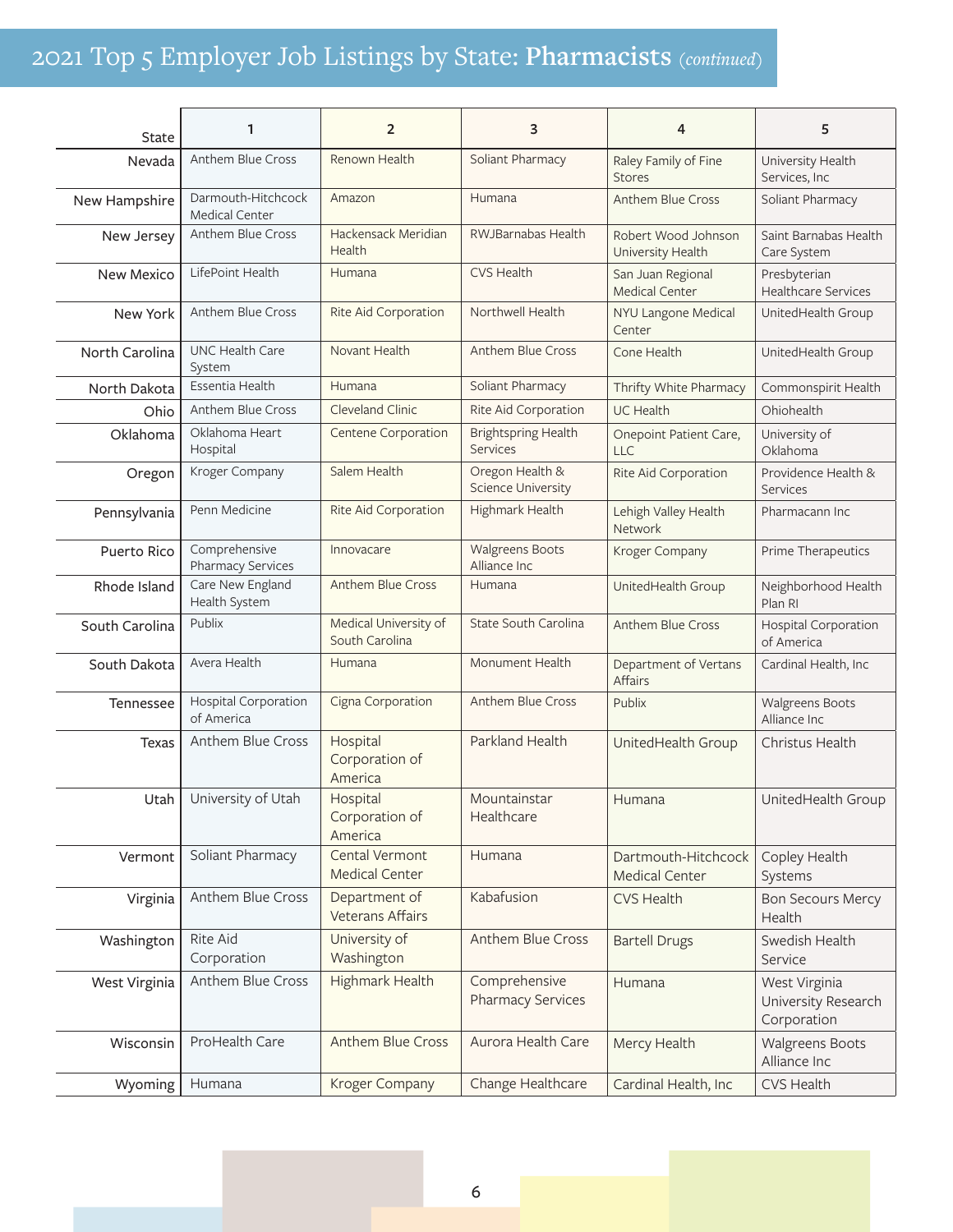# 2021 Top 5 Employer Job Listings by State: **Pharmacy Technicians**

Sometimes a company will post under multiple names. This is corrected when spotted (e.g., Soliant vs. Soliant Pharmacy)

| <b>State</b>            | 1                         | $\overline{2}$                         | 3                                                 | 4                                       | 5                                           |  |
|-------------------------|---------------------------|----------------------------------------|---------------------------------------------------|-----------------------------------------|---------------------------------------------|--|
| Alabama                 | <b>CVS Health</b>         | Walmart / Sam's                        | <b>Walgreens Boots</b><br>Alliance Inc            | Southeastern Grocers                    | Ascension Health                            |  |
| Alaska                  | Kroger Company            | <b>CVS Health</b>                      | Walmart / Sam's                                   | Fred Meyer                              | <b>Fairbanks Memorial</b><br>Hospital       |  |
| Arizona                 | <b>CVS Health</b>         | <b>Walgreens Boots</b><br>Alliance Inc | Banner Health System                              | UnitedHealth Group                      | Walmart / Sam's                             |  |
| Arkansas                | Walmart / Sam's           | <b>Kroger Company</b>                  | <b>CVS Health</b>                                 | <b>Walgreens Boots</b><br>Alliance Inc  | University of Arkansas                      |  |
| California              | CVS Health                | <b>Walgreens Boots</b><br>Alliance Inc | Rite Aid Corporation                              | Walmart / Sam's                         | Soliant Pharmacy                            |  |
| Colorado                | Kroger Company            | <b>CVS Health</b>                      | Walmart / Sam's                                   | <b>Walgreens Boots</b><br>Alliance Inc  | UC Health                                   |  |
| Connecticut             | <b>CVS Health</b>         | <b>Walgreens Boots</b><br>Alliance Inc | Walmart / Sam's                                   | Yale-New Haven Health<br>System         | Rite Aid Corporation                        |  |
| Delaware                | <b>CVS Health</b>         | <b>Walgreens Boots</b><br>Alliance Inc | Christiana Care                                   | Walmart / Sam's                         | Rite Aid Corporation                        |  |
| District of<br>Columbia | <b>CVS Health</b>         | Medstar Health                         | <b>Maxor National</b><br><b>Pharmacy Services</b> | <b>Walgreens Boots</b><br>Alliance Inc. | Sibley Memorial<br>Hospital                 |  |
| Florida                 | <b>CVS Health</b>         | <b>Walgreens Boots</b><br>Alliance Inc | Walmart / Sam's                                   | Hospital Corporation of<br>America      | Adventhealth                                |  |
| Georgia                 | CVS Health                | Kroger Company                         | <b>Walgreens Boots</b><br>Alliance Inc            | Walmart / Sam's                         | Wellstar Health<br>System                   |  |
| Hawaii                  | <b>CVS Health</b>         | <b>Walgreens Boots</b><br>Alliance Inc | Walmart / Sam's                                   | Pharmerica                              | Queen's Health<br>Systems                   |  |
| Idaho                   | St Lukes Health<br>System | <b>Walgreens Boots</b><br>Alliance Inc | Walmart / Sam's                                   | <b>CVS Health</b>                       | Albertsons                                  |  |
| Illinois                | CVS Health                | <b>Walgreens Boots</b><br>Alliance Inc | Walmart / Sam's                                   | Amita Health                            | Northwestern<br>Memorial Healthcare         |  |
| Indiana                 | <b>CVS Health</b>         | Kroger Company                         | Amazon                                            | Walmart / Sam's                         | <b>Walgreens Boots</b><br>Alliance Inc      |  |
| Iowa                    | Hy-Vee                    | <b>CVS Health</b>                      | Walmart / Sam's                                   | <b>Walgreens Boots</b><br>Alliance Inc  | UnityPoint Health                           |  |
| Kansas                  | <b>CVS Health</b>         | Walmart / Sam's                        | Kroger Company                                    | University of Kansas                    | <b>Walgreens Boots</b><br>Alliance Inc      |  |
| Kentucky                | CVS Health                | Kroger Company                         | Walmart / Sam's                                   | <b>Walgreens Boots</b><br>Alliance Inc  | UofL Health                                 |  |
| Louisiana               | CVS Health                | <b>Walgreens Boots</b><br>Alliance Inc | Ochsner Health                                    | Walmart / Sam's                         | Baton Rouge General                         |  |
| Maine                   | CVS Health                | <b>Walgreens Boots</b><br>Alliance Inc | Walmart / Sam's                                   | Northern Light Health                   | MaineHealth                                 |  |
| Maryland                | CVS Health                | <b>Walgreens Boots</b><br>Alliance Inc | Soliant Pharmacy                                  | Walmart / Sam's                         | Giant of Maryland LLC                       |  |
| Massachusetts           | CVS Health                | <b>Walgreens Boots</b><br>Alliance Inc | Soliant Pharmacy                                  | Walmart / Sam's                         | Steward Health Care                         |  |
| Michigan                | CVS Health                | Meijer                                 | Rite Aid Corporation                              | <b>Walgreens Boots</b><br>Alliance Inc  | Walmart / Sam's                             |  |
| Minnesota               | CVS Health                | Walmart / Sam's                        | Fairview Health<br>Services                       | <b>Walgreens Boots</b><br>Alliance Inc  | Hy-Vee                                      |  |
| Mississippi             | CVS Health                |                                        | Kroger Company                                    | <b>Walgreens Boots</b><br>Alliance Inc  | University of Mississippi<br>Medical Center |  |
| CVS Health<br>Missouri  |                           | Walmart / Sam's                        | Walgreens Boots<br>Alliance Inc                   | Mercy                                   | SSM Health                                  |  |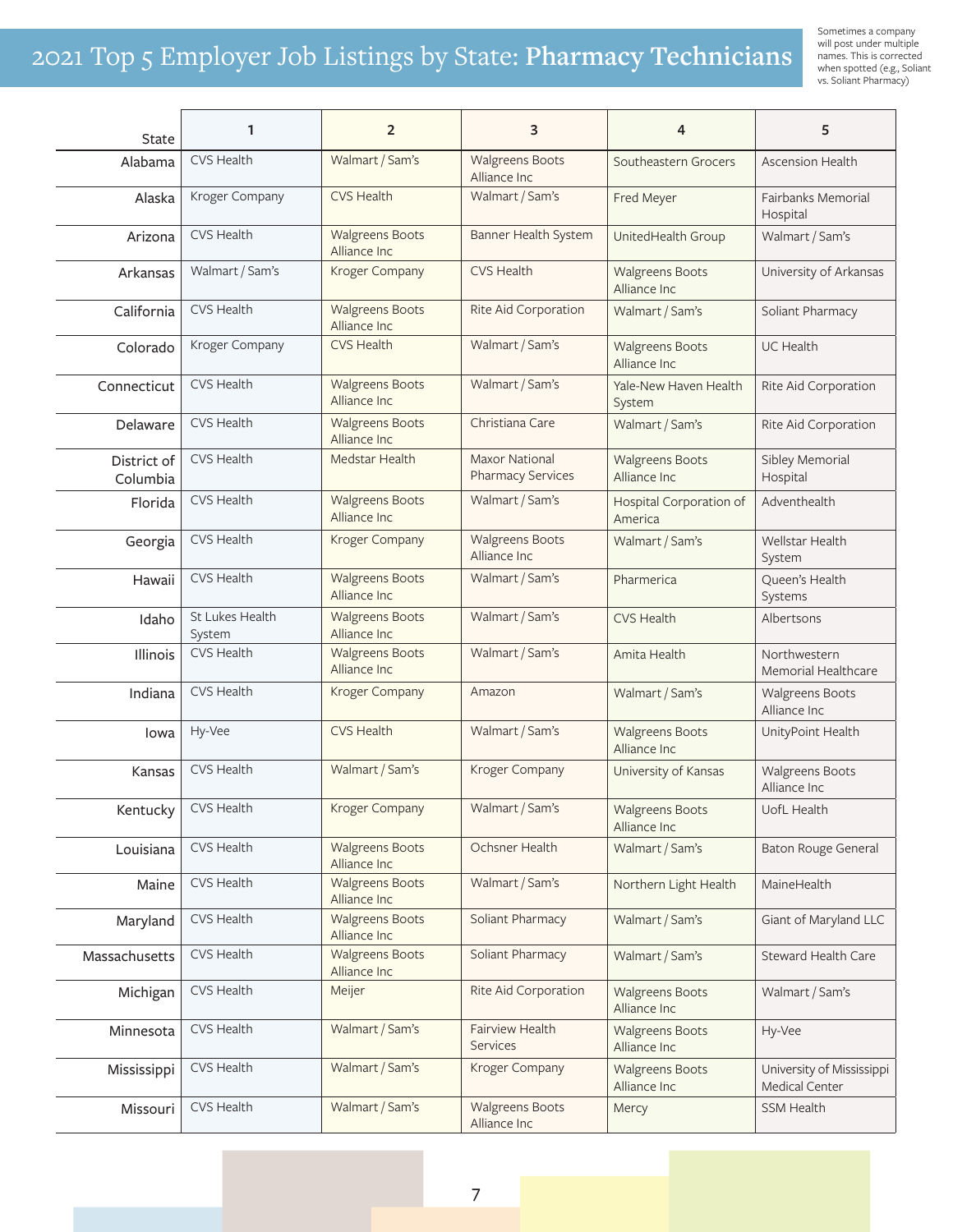# 2021 Top 5 Employer Job Listings by State: **Pharmacy Technicians** *(continued)*

| State          | 1                                      | $\overline{2}$                         | 3                                            | 4                                       | 5                                      |
|----------------|----------------------------------------|----------------------------------------|----------------------------------------------|-----------------------------------------|----------------------------------------|
| Montana        | <b>Billing Clinic</b>                  | <b>CVS Health</b>                      | <b>Walgreens Boots</b><br>Alliance Inc       | Walmart / Sam's                         | Providence Health &<br><b>Services</b> |
| Nebraska       | <b>Walgreens Boots</b><br>Alliance Inc | Walmart / Sam's                        | <b>CVS Health</b>                            | Hy-Vee                                  | UnitedHealth Group                     |
| Nevada         | CVS Health                             | Walmart / Sam's                        | <b>Walgreens Boots</b><br>Alliance Inc       | Smiths Food Drug                        | Kroger Company                         |
| New Hampshire  | CVS Health                             | Rite Aid Corporation                   | Dartmouth-Hitchcock<br><b>Medical Center</b> | <b>Walgreens Boots</b><br>Alliance Inc  | Walmart / Sam's                        |
| New Jersey     | CVS Health                             | <b>Walgreens Boots</b><br>Alliance Inc | Rite Aid Corporation                         | Walmart / Sam's                         | Hackensack Meridian<br>Health          |
| New Mexico     | <b>Walgreens Boots</b><br>Alliance Inc | Walmart / Sam's                        | <b>CVS Health</b>                            | Presbyterian Healthcare<br>Services     | Kroger Company                         |
| New York       | CVS Health                             | Rite Aid Corporation                   | <b>Walgreens Boots</b><br>Alliance Inc       | Walmart / Sam's                         | Soliant Pharmacy                       |
| North Carolina | CVS Health                             | <b>Walgreens Boots</b><br>Alliance Inc | Walmart / Sam's                              | <b>UNC Health Care</b><br>System        | Harris Teeter                          |
| North Dakota   | Sanford Health                         | Thrifty White<br>Pharmacy              | Walmart / Sam's                              | <b>CVS Health</b>                       | Altru Health System                    |
| Ohio           | CVS Health                             | <b>Kroger Company</b>                  | <b>Giant Eagle</b><br>Supermarkets           | Rite Aid Corporation                    | Walmart / Sam's                        |
| Oklahoma       | Walmart / Sam's                        | <b>CVS Health</b>                      | <b>Walgreens Boots</b><br>Alliance Inc       | Integris Health                         | University of<br>Oklahoma              |
| Oregon         | <b>Walgreens Boots</b><br>Alliance Inc | Rite Aid Corporation                   | Kroger Company                               | Fred Meyer                              | <b>CVS Health</b>                      |
| Pennsylvania   | CVS Health                             | Rite Aid Corporation                   | <b>Giant Eagle</b><br>Supermarkets           | Walmart / Sam's                         | Penn Medicine                          |
| Puerto Rico    | <b>Walgreens Boots</b><br>Alliance Inc | <b>CVS Health</b>                      | Comprehensive<br><b>Pharmacy Services</b>    | Cardinal Health, Inc                    | Kroger Company                         |
| Rhode Island   | CVS Health                             | <b>Walgreens Boots</b><br>Alliance Inc | Care New England<br>Health System            | Charter Care Health<br>Partners         | Walmart / Sam's                        |
| South Carolina | CVS Health                             | <b>Walgreens Boots</b><br>Alliance Inc | Walmart / Sam's                              | Medical University of<br>South Carolina | Prisma Health                          |
| South Dakota   | Avera Health                           | <b>Walgreens Boots</b><br>Alliance Inc | Samford Health                               | Walmart / Sam's                         | The City of Rapid City                 |
| Tennessee      | Kroger Company                         | <b>CVS Health</b>                      | <b>Walgreens Boots</b><br>Alliance Inc       | Walmart / Sam's                         | Food City                              |
| <b>Texas</b>   | CVS Health                             | <b>Walgreens Boots</b><br>Alliance Inc | Walmart / Sam's                              | Baylor Scott & White<br>Health          | Kroger Company                         |
| Utah           | Intermountain<br>Healthcare            | <b>Walgreens Boots</b><br>Alliance Inc | Smiths Food Drug                             | <b>CVS Health</b>                       | Walmart / Sam's                        |
| Vermont        | CVS Health                             | <b>Walgreens Boots</b><br>Alliance Inc | Soliant Pharmacy                             | University of Vermont                   | Rite Aid Corporation                   |
| Virginia       | CVS Health                             | <b>Walgreens Boots</b><br>Alliance Inc | Walmart / Sam's                              | Kroger Company                          | Rite Aid Corporation                   |
| Washington     | CVS Health                             | <b>Rite Aid</b><br>Corporation         | <b>Walgreens Boots</b><br>Alliance Inc       | Kroger Company                          | Walmart / Sam's                        |
| West Virginia  | CVS Health                             | <b>Walgreens Boots</b><br>Alliance Inc | Walmart / Sam's                              | Kroger Company                          | West Virginia<br>Univeristy Hospitals  |
| Wisconsin      | CVS Health                             | <b>Walgreens Boots</b><br>Alliance Inc | Walmart / Sam's                              | Aurora Health Care                      | ProHealth Care                         |
| Wyoming        | Walmart / Sam's                        | <b>Walgreens Boots</b><br>Alliance Inc | Kroger Company                               | Department of<br>Veteran Affairs        | CVS Health                             |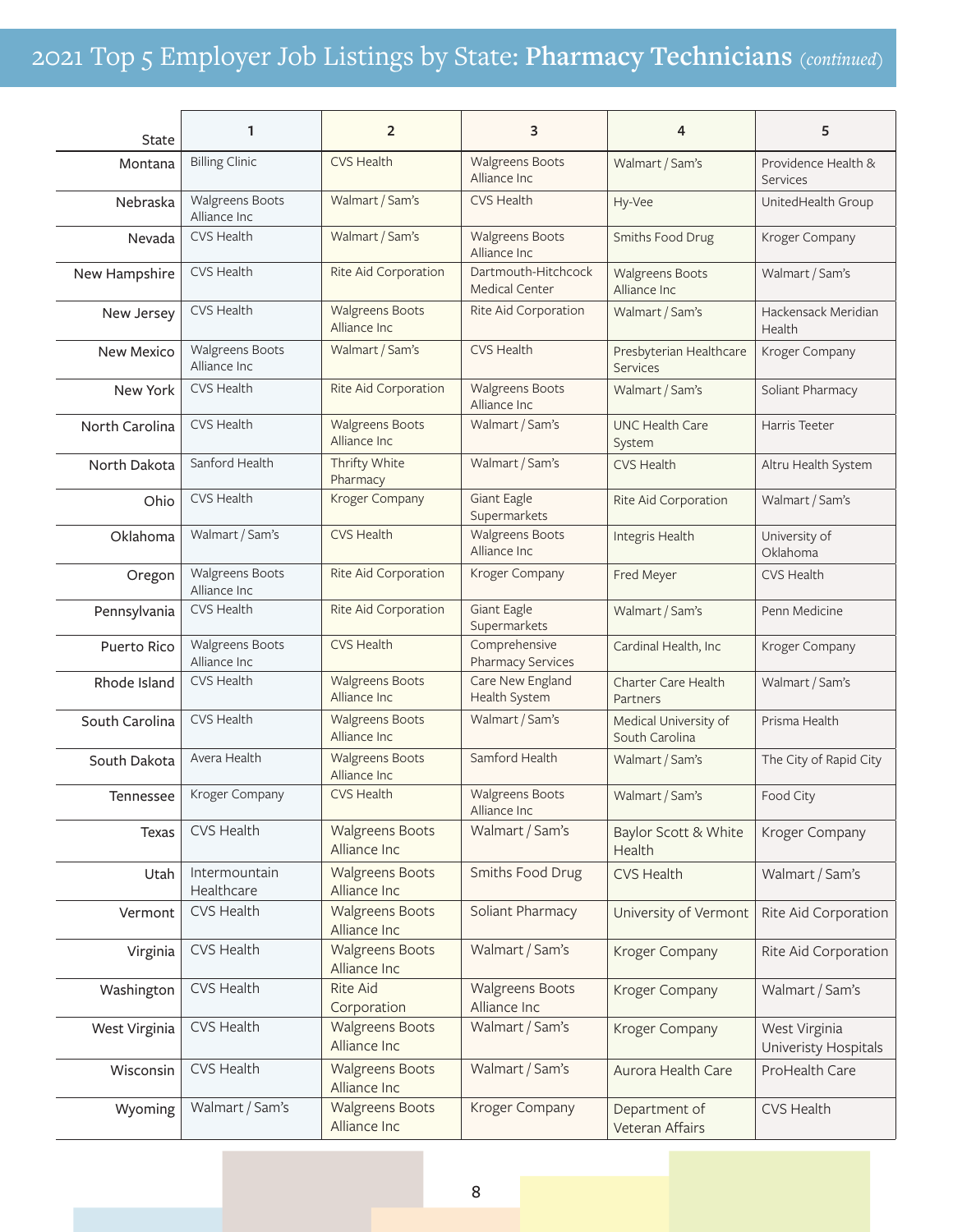# 2021 State Total Data: **Postings**

|                      | Other      |      |                     |                |                                       |                |                     | All            |                |      |                  |            |                   |          |  |
|----------------------|------------|------|---------------------|----------------|---------------------------------------|----------------|---------------------|----------------|----------------|------|------------------|------------|-------------------|----------|--|
|                      | Clinical   |      | Hospital            |                | Pharmacist                            |                | Pharmacy            |                | <b>Retail</b>  |      |                  | Pharmacist |                   | Pharmacy |  |
|                      | Pharmacist |      | Pharmacist          |                | <b>Occupations</b><br><b>Director</b> |                |                     |                | Pharmacist     |      | <b>Positions</b> |            | <b>Technician</b> |          |  |
| <b>State</b>         | 2020       | 2021 | 2020                | 2021           | 2020                                  | 2021           | 2020                | 2021           | 2020           | 2021 | 2020             | 2021       | 2020              | 2021     |  |
| Alabama              | 11         | 23   | $\overline{O}$      | 13             | 8                                     | 17             | $\mathbf{1}$        | $\overline{2}$ | 27             | 53   | 47               | 108        | 1452              | 2039     |  |
| Alaska               | 14         | 19   | $\overline{7}$      | 13             | $\mathbf{1}$                          | $\overline{7}$ | 4                   | 11             | 14             | 23   | 40               | 73         | 241               | 364      |  |
| Arizona              | 106        | 120  | 46                  | 52             | 55                                    | 103            | 22                  | 12             | 215            | 312  | 444              | 599        | 7997              | 6933     |  |
| Arkansas             | 28         | 43   | $\mathbf{O}$        | 5              | 11                                    | 19             | 5                   | 3              | 14             | 31   | 58               | 101        | 748               | 961      |  |
| California           | 905        | 1011 | 178                 | 170            | 366                                   | 400            | 138                 | 129            | 645            | 487  | 2232             | 2197       | 14588             | 17377    |  |
| Colorado             | 83         | 91   | 24                  | 35             | 57                                    | 67             | 13                  | 15             | 83             | 93   | 260              | 301        | 3263              | 4180     |  |
| Connecticut          | 146        | 106  | 17                  | 14             | 34                                    | 61             | $\overline{2}$      | 5              | 23             | 60   | 222              | 246        | 1654              | 1932     |  |
| Delaware             | 19         | 19   | $\overline{2}$      | $\mathbf{1}$   | $\mathbf{1}$                          | 6              | $\mathbf{1}$        | $\mathbf 0$    | 6              | 15   | 29               | 41         | 324               | 426      |  |
| District of Columbia | 21         | 18   | $\mathsf{O}\xspace$ | $\overline{O}$ | 5                                     | 11             | $\overline{4}$      | $\mathbf{1}$   | $\overline{7}$ | 14   | 37               | 44         | 312               | 342      |  |
| Florida              | 522        | 616  | 62                  | 53             | 146                                   | 213            | 36                  | 60             | 324            | 414  | 1090             | 1356       | 8911              | 11647    |  |
| Georgia              | 165        | 173  | 33                  | 28             | 52                                    | 37             | $\,8\,$             | 12             | 132            | 168  | 390              | 418        | 3356              | 4263     |  |
| Hawaii               | 9          | 16   | $\overline{2}$      | $\overline{7}$ | 5                                     | 5              | $\overline{4}$      | $\mathbf{1}$   | $\overline{4}$ | 8    | 24               | 37         | 420               | 598      |  |
| Idaho                | 27         | 37   | $\mathbf{1}$        | 11             | 18                                    | 31             | 10                  | 3              | 28             | 63   | 84               | 145        | 712               | 1220     |  |
| Illinois             | 173        | 243  | 45                  | 70             | 69                                    | 98             | 12                  | 24             | 120            | 213  | 419              | 648        | 5257              | 6137     |  |
| Indiana              | 83         | 75   | 9                   | 11             | 64                                    | 76             | 13                  | 18             | 64             | 100  | 233              | 280        | 3561              | 4955     |  |
| Iowa                 | 42         | 37   | $\mathbf{1}$        | 3              | $\overline{3}$                        | 12             | $\overline{2}$      | $\overline{4}$ | 10             | 39   | 58               | 95         | 1213              | 1477     |  |
| Kansas               | 34         | 31   | $\mathsf{O}\xspace$ | 5              | 15                                    | 9              | $\overline{3}$      | 8              | 31             | 55   | 83               | 108        | 1248              | 1611     |  |
| Kentucky             | 76         | 95   | 14                  | 22             | 18                                    | 17             | 14                  | 11             | 43             | 53   | 165              | 198        | 2278              | 2481     |  |
| Louisiana            | 54         | 52   | 33                  | 5              | 46                                    | 41             | $\epsilon$          | 21             | 47             | 47   | 186              | 166        | 1899              | 2338     |  |
| Maine                | 22         | 18   | 10                  | 8              | 6                                     | 3              | $\mathsf{O}\xspace$ | 5              | 10             | 15   | 48               | 49         | 534               | 439      |  |
| Maryland             | 102        | 65   | 19                  | 11             | 36                                    | 36             | 5                   | 8              | 34             | 43   | 196              | 163        | 2525              | 3382     |  |
| Massachusetts        | 123        | 75   | 14                  | 23             | 56                                    | 41             | 11                  | $\overline{2}$ | 54             | 64   | 258              | 205        | 4230              | 4367     |  |
| Michigan             | 79         | 123  | 20                  | 17             | 147                                   | 118            | 20                  | 26             | 94             | 199  | 360              | 483        | 5777              | 7039     |  |
| Minnesota            | 114        | 99   | 19                  | 36             | 23                                    | 34             | $\overline{2}$      | $\overline{7}$ | 27             | 94   | 185              | 270        | 2788              | 3101     |  |
| Mississippi          | 7          | 11   | $\mathbf{0}$        | 5              | $\overline{4}$                        | $\,8\,$        | $\mathsf O$         | $\overline{2}$ | 8              | 21   | 19               | 47         | 912               | 1036     |  |
| Missouri             | 125        | 139  | 11                  | 19             | 65                                    | 46             | 6                   | 9              | 75             | 85   | 282              | 298        | 2533              | 2701     |  |
| Montana              | 5          | 18   | $\overline{3}$      | 17             | 11                                    | 9              | $\mathsf O$         | 3              | 16             | 32   | 35               | 79         | 388               | 490      |  |
| Nebraska             | 8          | 11   | 17                  | 14             | $\overline{3}$                        | $\mathbf{1}$   | $\overline{4}$      | 8              | 40             | 53   | 72               | 87         | 919               | 838      |  |
| Nevada               | 65         | 99   | 13                  | 26             | 40                                    | 24             | 14                  | 15             | 77             | 66   | 209              | 230        | 1212              | 1315     |  |
| New Hampshire        | 23         | 24   | $\overline{O}$      | $\overline{3}$ | 20                                    | 21             | $\overline{2}$      | $\overline{2}$ | 28             | 15   | 73               | 65         | 1274              | 953      |  |
| New Jersey           | 97         | 99   | 17                  | 38             | 102                                   | 145            | 12                  | 3              | 126            | 158  | 354              | 443        | 4167              | 4851     |  |
| New Mexico           | 25         | 37   | 22                  | 16             | 15                                    | 10             | 5                   | 13             | 27             | 19   | 94               | 95         | 612               | 768      |  |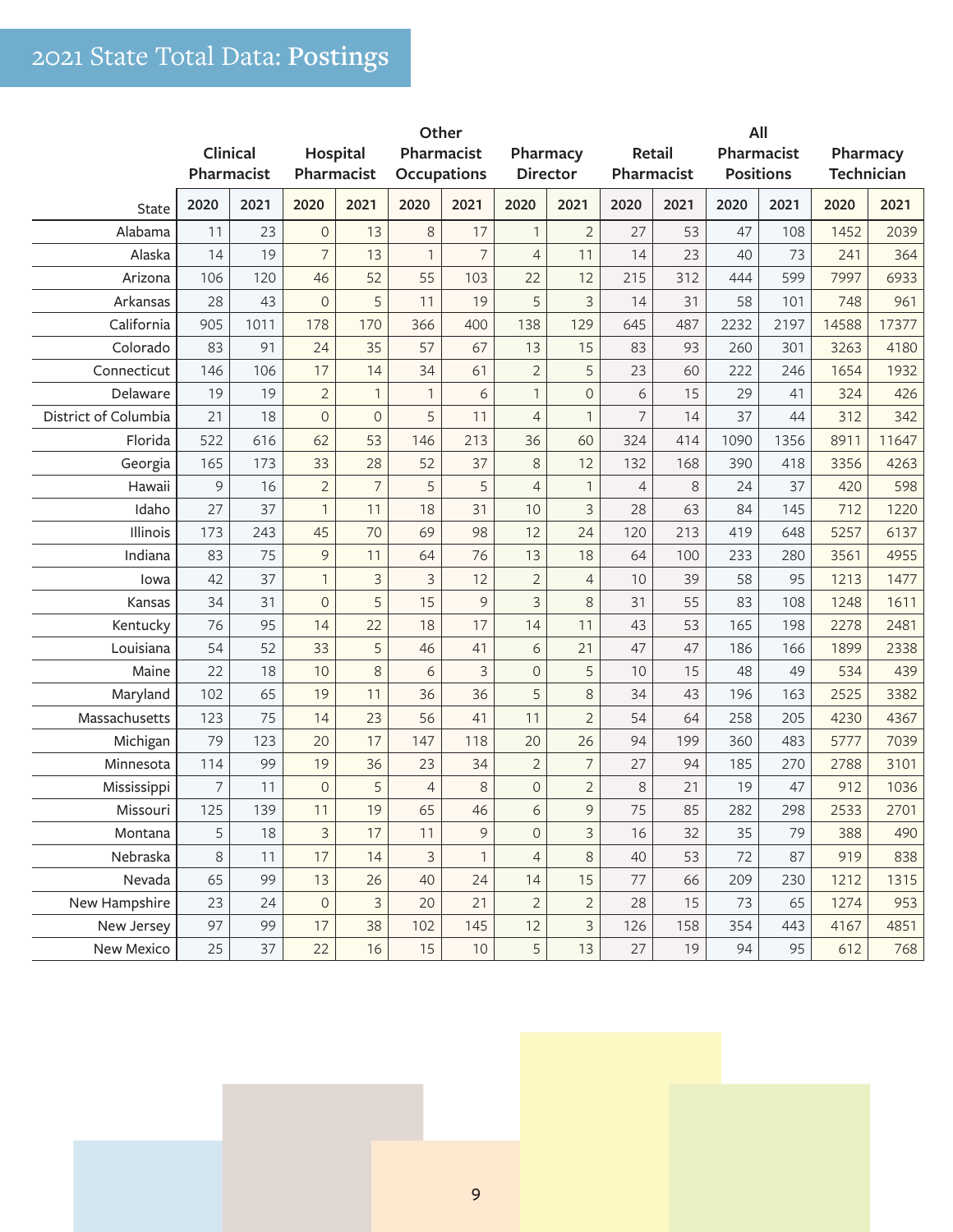# 2021 State Total Data: **Postings** *(continued)*

|                | Other                  |                |                        |                |                |                                                                 |                |                |                | All               |                                |       |                               |        |  |  |
|----------------|------------------------|----------------|------------------------|----------------|----------------|-----------------------------------------------------------------|----------------|----------------|----------------|-------------------|--------------------------------|-------|-------------------------------|--------|--|--|
|                | Clinical<br>Pharmacist |                | Hospital<br>Pharmacist |                |                | Pharmacist<br>Pharmacy<br><b>Occupations</b><br><b>Director</b> |                |                | <b>Retail</b>  | <b>Pharmacist</b> | Pharmacist<br><b>Positions</b> |       | Pharmacy<br><b>Technician</b> |        |  |  |
| <b>State</b>   | 2020                   | 2021           | 2020                   | 2021           | 2020           | 2021                                                            | 2020           | 2021           | 2020           | 2021              | 2020                           | 2021  | 2020                          | 2021   |  |  |
| New York       | 152                    | 163            | 26                     | 27             | 94             | 129                                                             | 7              | 19             | 224            | 318               | 503                            | 656   | 5425                          | 6485   |  |  |
| North Carolina | 101                    | 113            | 11                     | 15             | 58             | 166                                                             | 11             | 34             | 48             | 58                | 229                            | 386   | 4066                          | 5191   |  |  |
| North Dakota   | 3                      | 9              | $\overline{O}$         | 11             | $\mathbf{1}$   | 3                                                               | $\overline{2}$ | $\overline{2}$ | 51             | 32                | 57                             | 57    | 167                           | 205    |  |  |
| Ohio           | 227                    | 212            | 33                     | 38             | 292            | 208                                                             | 31             | 37             | 143            | 160               | 726                            | 655   | 7472                          | 7714   |  |  |
| Oklahoma       | 12                     | 13             | 9                      | 5              | 22             | 18                                                              | 3              | 6              | 33             | 72                | 79                             | 114   | 1257                          | 1578   |  |  |
| Oregon         | 22                     | 58             | 8                      | 15             | 13             | 28                                                              | 12             | 10             | 63             | 160               | 118                            | 271   | 1494                          | 2072   |  |  |
| Pennsylvania   | 147                    | 171            | 26                     | 29             | 102            | 92                                                              | 27             | 16             | 244            | 254               | 546                            | 562   | 5780                          | 6396   |  |  |
| Puerto Rico    | 3                      | 10             | $\overline{0}$         | $\Omega$       | 3              | $\overline{2}$                                                  | $\overline{2}$ | $\mathbf{1}$   | 6              | 8                 | 14                             | 21    | 127                           | 142    |  |  |
| Rhode Island   | 37                     | 25             | $\overline{4}$         | 3              | 11             | 5                                                               | $\mathbf{O}$   | $\overline{0}$ | 16             | 22                | 68                             | 55    | 523                           | 556    |  |  |
| South Carolina | 46                     | 55             | 15                     | 14             | 17             | 13                                                              | $\overline{7}$ | 11             | 61             | 67                | 146                            | 160   | 1533                          | 1810   |  |  |
| South Dakota   | $\overline{2}$         | 9              | $\overline{O}$         | $\mathbf{1}$   | 3              | 6                                                               | $\mathbf{O}$   | $\Omega$       | 6              | 21                | 11                             | 37    | 217                           | 318    |  |  |
| Tennessee      | 60                     | 58             | $\overline{2}$         | $\overline{4}$ | 15             | 28                                                              | 9              | 12             | 52             | 60                | 138                            | 162   | 2808                          | 3699   |  |  |
| <b>Texas</b>   | 383                    | 406            | 73                     | 51             | 131            | 197                                                             | 84             | 84             | 269            | 332               | 940                            | 1070  | 11654                         | 14357  |  |  |
| Utah           | 40                     | 43             | $\overline{2}$         | $\overline{2}$ | 14             | 8                                                               | $\overline{2}$ | 5              | 13             | 36                | 71                             | 94    | 1260                          | 1480   |  |  |
| Vermont        | $\overline{2}$         | $\overline{4}$ | $\mathbf 0$            | $\overline{2}$ | $\mathbf{1}$   | 6                                                               | $\overline{O}$ | 5              | $\overline{3}$ | $\overline{2}$    | 6                              | 19    | 221                           | 207    |  |  |
| Virginia       | 116                    | 149            | $\overline{3}$         | $\overline{3}$ | 19             | 56                                                              | 9              | 27             | 26             | 57                | 173                            | 292   | 3043                          | 3823   |  |  |
| Washington     | 79                     | 97             | 35                     | 28             | 48             | 57                                                              | 15             | 35             | 140            | 227               | 317                            | 444   | 3042                          | 3969   |  |  |
| West Virginia  | 16                     | 14             | $\overline{0}$         | 5              | $\overline{2}$ | 5                                                               | 5              | 3              | 9              | 3                 | 32                             | 30    | 538                           | 641    |  |  |
| Wisconsin      | 58                     | 30             | 27                     | 24             | 19             | 43                                                              | 16             | 16             | 63             | 44                | 183                            | 157   | 2580                          | 3126   |  |  |
| Wyoming        | $\overline{2}$         | 5              | $\mathbf{1}$           | $\overline{0}$ | $\overline{2}$ | $\overline{7}$                                                  | $\mathbf 0$    | $\mathbf{1}$   | 5              | 6                 | 10                             | 19    | 111                           | 149    |  |  |
| Total:         | 4821                   | 5287           | 914                    | 1028           | 2369           | 2803                                                            | 621            | 767            | 3928           | 5051              | 12653                          | 14936 | 140623                        | 166479 |  |  |
|                |                        | 10%            |                        | 12%            |                | 18%                                                             |                | 24%            |                | 29%               |                                | 18%   |                               | 18%    |  |  |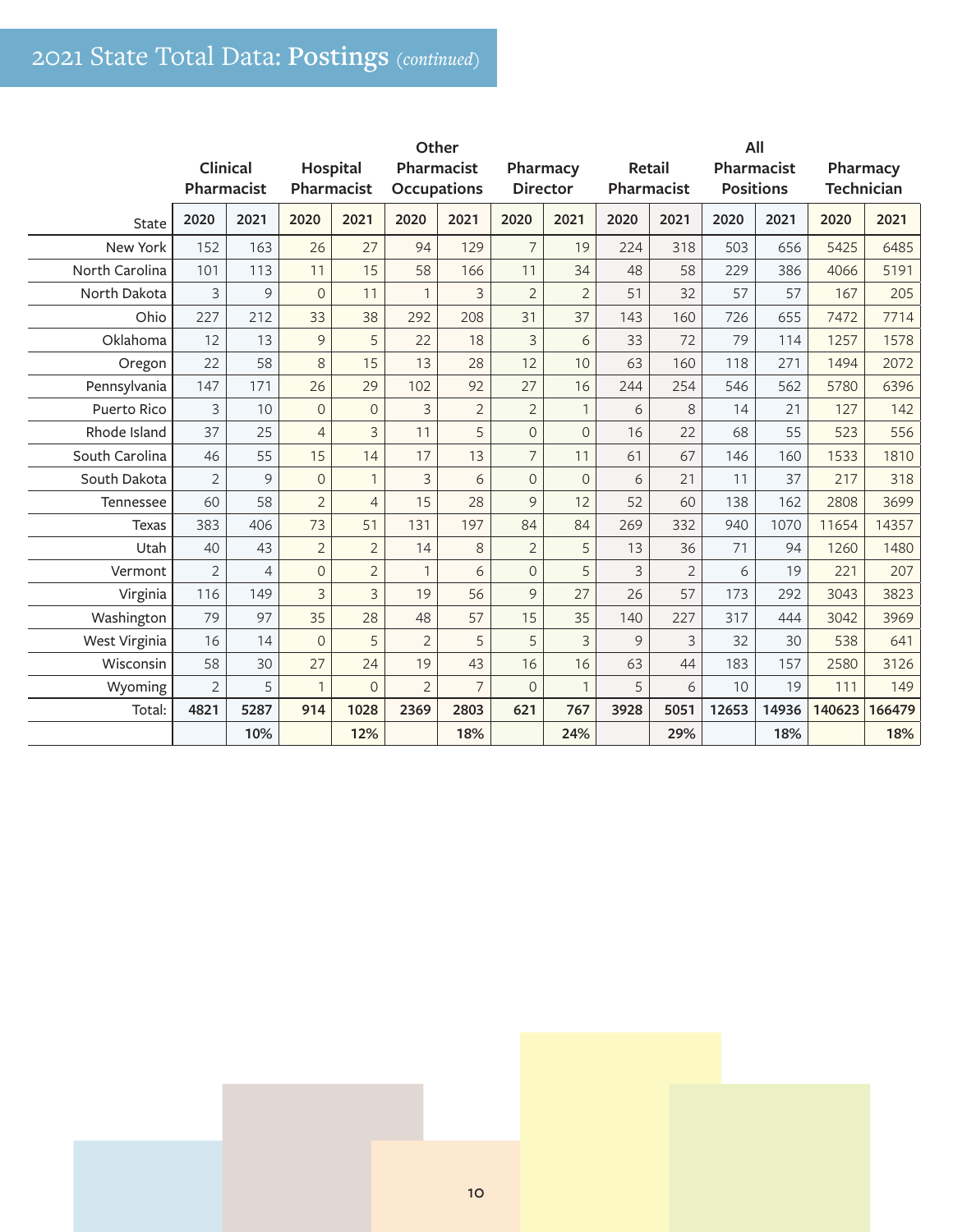# 2020–2021 Postings Quotients

The postings quotient is the number of job postings<br>per 1,000 licensed pharmacists in the state.

|                | Other |                   |             |      |            |             |      |                    |             |      |                 |             |       |                   |             |       |                       |             |               |                   |             |
|----------------|-------|-------------------|-------------|------|------------|-------------|------|--------------------|-------------|------|-----------------|-------------|-------|-------------------|-------------|-------|-----------------------|-------------|---------------|-------------------|-------------|
|                |       | Clinical          |             |      | Hospital   |             |      | <b>Pharmacist</b>  |             |      | Pharmacy        |             |       | Retail            |             |       | <b>All Pharmacist</b> |             | Pharmacy      |                   |             |
|                |       | <b>Pharmacist</b> |             |      | Pharmacist |             |      | <b>Occupations</b> |             |      | <b>Director</b> |             |       | <b>Pharmacist</b> |             |       | <b>Positions</b>      |             |               | <b>Technician</b> |             |
| State          | 2020  | 2021              | %<br>Change | 2020 | 2021       | %<br>Change | 2020 | 2021               | %<br>Change | 2020 | 2021            | %<br>Change | 2020  | 2021              | %<br>Change | 2020  | 2021                  | %<br>Change | 2020          | 2021              | %<br>Change |
| AL             | 1.06  | 2.39              | 125%        | 0.00 | 5.95       |             | 0.77 | 1.77               | 129%        | 0.10 | 0.21            | 115%        | 2.61  | 5.52              | 111%        | 4.55  | 11.24                 | 147%        | 213.84        | 300.29            | 40%         |
| AK             | 13.97 | 18.96             | 36%         | 6.99 | 12.97      | 86%         | 1.00 | 6.99               | 600%        | 3.99 | 10.98           | 175%        | 13.97 | 22.95             | 64%         | 39.92 | 72.85                 | 83%         | 408.47        | 596.72            | 46%         |
| AZ             | 8.80  | 9.96              | 13%         | 3.82 | 4.31       | 13%         | 4.56 | 8.55               | 87%         | 1.83 | 1.00            | $-45%$      | 17.84 | 25.89             | 45%         | 36.84 | 49.71                 | 35%         | 898.54        | 749.51            | $-17%$      |
| <b>AR</b>      | 4.28  | 6.57              | 54%         | 0.00 | 0.76       |             | 1.68 | 2.91               | 73%         | 0.76 | 0.46            | $-40%$      | 2.14  | 4.74              | 121%        | 8.87  | 15.44                 | 74%         | 153.28        | 210.28            | 37%         |
| CA             | 18.88 | 20.97             | 11%         | 3.71 | 3.53       | $-5%$       | 7.64 | 8.30               | 9%          | 2.88 | 2.68            | $-7%$       | 13.46 | 10.10             | $-25%$      | 46.57 | 45.58                 | $-2%$       | 399.02        | 481.36            | 21%         |
| CO             | 9.40  | 10.04             | 7%          | 2.72 | 3.86       | 42%         | 6.45 | 7.39               | 15%         | 1.47 | 1.65            | 12%         | 9.40  | 10.26             | 9%          | 29.44 | 33.21                 | 13%         | 582.68        | 732.05            | 26%         |
| <b>CT</b>      | 26.33 | 19.12             | $-27%$      | 3.07 | 2.52       | $-18%$      | 6.13 | 11.00              | 79%         | 0.36 | 0.90            | 150%        | 4.15  | 10.82             | 161%        | 40.04 | 44.36                 | 11%         | 427.39        | 511.11            | 20%         |
| DE             | 7.87  | 7.87              | 0%          | 0.83 | 0.41       | $-50%$      | 0.41 | 2.48               | 500%        | 0.41 | 0.00            | $-100%$     | 2.48  | 6.21              | 150%        | 12.01 | 16.98                 | 41%         | 238.24        | 335.43            | 41%         |
| DC             | 10.27 | 8.84              | $-14%$      | 0.00 | 0.00       |             | 2.44 | 5.40               | 121%        | 1.96 | 0.49            | $-75%$      | 3.42  | 6.88              | 101%        | 18.09 | 21.61                 | 19%         | 465.67        | 518.18            | 11%         |
| FL             | 15.28 | 17.20             | 13%         | 1.82 | 1.48       | $-18%$      | 4.27 | 5.95               | 39%         | 1.05 | 1.67            | 59%         | 9.49  | 11.56             | 22%         | 31.91 | 37.85                 | 19%         | 299.03        | 390.32            | 31%         |
| GA             | 10.84 | 11.37             | 5%          | 2.17 | 1.84       | $-15%$      | 3.42 | 2.43               | $-29%$      | 0.53 | 0.79            | 50%         | 8.68  | 11.04             | 27%         | 25.63 | 27.47                 | 7%          | 295.42        | 377.59            | 28%         |
| H <sub>l</sub> | 3.67  | 6.53              | 78%         | 0.82 | 2.86       | 250%        | 2.04 | 2.04               | 0%          | 1.63 | 0.41            | $-75%$      | 1.63  | 3.26              | 100%        | 9.79  | 15.10                 | 54%         | 234.64        | 323.24            | 38%         |
| ID             | 6.61  | 10.21             | 54%         | 0.24 | 3.04       | 1139%       | 4.41 | 8.55               | 94%         | 2.45 | 0.83            | $-66%$      | 6.86  | 17.38             | 153%        | 20.58 | 40.01                 | 94%         | 325.11        | 539.82            | 66%         |
| IL             | 9.38  | 11.50             | 23%         | 2.44 | 3.31       | 36%         | 3.74 | 4.64               | 24%         | 0.65 | 1.14            | 75%         | 6.51  | 10.08             | 55%         | 22.71 | 30.68                 | 35%         | 249.27        | 308.70            | 24%         |
| IN             | 7.22  | 6.52              | $-10%$      | 0.78 | 0.96       | 22%         | 5.57 | 6.61               | 19%         | 1.13 | 1.57            | 38%         | 5.57  | 8.70              | 56%         | 20.27 | 24.35                 | 20%         | 370.55        | 506.13            | 37%         |
| IA             | 6.62  | 5.62              | $-15%$      | 0.16 | 0.46       | 189%        | 0.47 | 1.82               | 286%        | 0.32 | 0.61            | 93%         | 1.58  | 5.93              | 276%        | 9.14  | 14.44                 | 58%         | 284.07        | 379.69            | 34%         |
| KS             | 4.70  | 4.02              | $-15%$      | 0.00 | 0.65       |             | 2.07 | 1.17               | $-44%$      | 0.41 | 1.04            | 150%        | 4.29  | 7.13              | 66%         | 11.47 | 14.00                 | 22%         | 295.73        | 376.40            | 27%         |
| KY             | 7.06  | 8.68              | 23%         | 1.30 | 2.01       | 55%         | 1.67 | 1.55               | $-7%$       | 1.30 | 1.01            | $-23%$      | 3.99  | 4.85              | 21%         | 15.32 | 18.10                 | 18%         | 257.69        | 243.00            | $-6%$       |
| LA             | 5.87  | 5.58              | $-5%$       | 3.59 | 0.54       | $-85%$      | 5.00 | 4.40               | $-12%$      | 0.65 | 2.25            | 246%        | 5.11  | 5.04              | $-1%$       | 20.22 | 17.82                 | $-12%$      | 308.78        | 390.32            | 26%         |
| ME             | 9.57  | 7.68              | $-20%$      | 4.35 | 3.41       | $-21%$      | 2.61 | 1.28               | $-51%$      | 0.00 | 2.13            |             | 4.35  | 6.40              | 47%         | 20.87 | 20.91                 | 0%          | 235.24        | 192.54            | $-18%$      |
| MD             | 8.34  | 5.32              | $-36%$      | 1.55 | 0.90       | $-42%$      | 2.94 | 2.94               | 0%          | 0.41 | 0.65            | 60%         | 2.78  | 3.52              | 26%         | 16.03 | 13.33                 | $-17%$      | 330.50        | 487.32            | 47%         |
| MA             | 8.83  | 5.35              | $-39%$      | 1.00 | 1.64       | 63%         | 4.02 | 2.92               | $-27%$      | 0.79 | 0.14            | $-82%$      | 3.87  | 4.56              | 18%         | 18.51 | 14.61                 | $-21%$      | 462.30        | 499.66            | 8%          |
| MI             | 4.76  | 7.29              | 53%         | 1.21 | 1.01       | $-16%$      | 8.87 | 7.00               | $-21%$      | 1.21 | 1.54            | 28%         | 5.67  | 11.80             | 108%        | 21.71 | 28.64                 | 32%         | 384.11        | 503.15            | 31%         |
| ΜN             | 12.62 | 10.79             | $-15%$      | 2.10 | 3.92       | 87%         | 2.55 | 3.71               | 46%         | 0.22 | 0.76            | 245%        | 2.99  | 10.24             | 243%        | 20.48 | 29.42                 | 44%         | 343.35        | 385.22            | 12%         |
| <b>MS</b>      | 1.10  | 1.68              | 53%         | 0.00 | 0.76       |             | 0.63 | 1.22               | 94%         | 0.00 | 0.31            |             | 1.26  | 3.21              | 155%        | 2.99  | 7.19                  | 140%        | 264.35        | 289.39            | 9%          |
| МO             | 11.04 | 11.76             | 6%          | 0.97 | 1.61       | 65%         | 5.74 | 3.89               | $-32%$      | 0.53 | 0.76            | 44%         | 6.63  | 7.19              | 9%          | 24.91 | 25.21                 | $1\%$       | 254.06        | 269.29            | 6%          |
| MT             | 2.37  | 8.18              | 245%        | 1.42 | 7.73       | 444%        | 5.21 | 4.09               | $-21%$      | 0.00 | 1.36            |             | 7.58  | 14.55             | 92%         | 16.58 | 35.91                 |             | 117% 328.81   | 408.33            | 24%         |
| NE.            | 1.46  | 2.00              | 38%         | 3.09 | 2.55       | $-18%$      | 0.55 | 0.18               | $-67%$      | 0.73 | 1.46            | 100%        | 7.28  | 9.65              | 33%         | 13.10 | 15.83                 |             | 21% 366.14    | 329.92            | $-10%$      |
| <b>NV</b>      | 8.42  | 12.82             | 52%         | 1.68 | 3.37       | 100%        | 5.18 | 3.11               | $-40%$      | 1.81 | 1.94            | 7%          | 9.97  | 8.55              | $-14%$      | 27.07 | 29.79                 |             | 10% 323.20    | 312.35            | $-3%$       |
| NH             | 7.90  | 8.49              | 7%          | 0.00 | 1.06       |             | 6.87 | 7.43               | 8%          | 0.69 | 0.71            | 3%          | 9.62  | 5.31              | $-45%$      | 25.07 | 22.99                 |             | $-8\%$ 681.28 | 506.91            | $-26%$      |
| <b>NJ</b>      | 5.38  | 5.49              | 2%          | 0.94 | 2.11       | 124%        | 5.66 | 8.05               | 42%         | 0.67 | 0.17            | $-75%$      | 6.99  | 8.77              | 25%         | 19.65 | 24.59                 |             | 25% 424.77    | 466.44            | 10%         |
| NM             | 8.16  | 11.72             | 44%         | 7.18 | 5.07       | $-29%$      | 4.89 | 3.17               | $-35%$      | 1.63 | 4.12            | 152%        | 8.81  | 6.02              | $-32%$      | 30.67 | 30.08                 |             | $-2\%$ 261.54 | 308.43            | 18%         |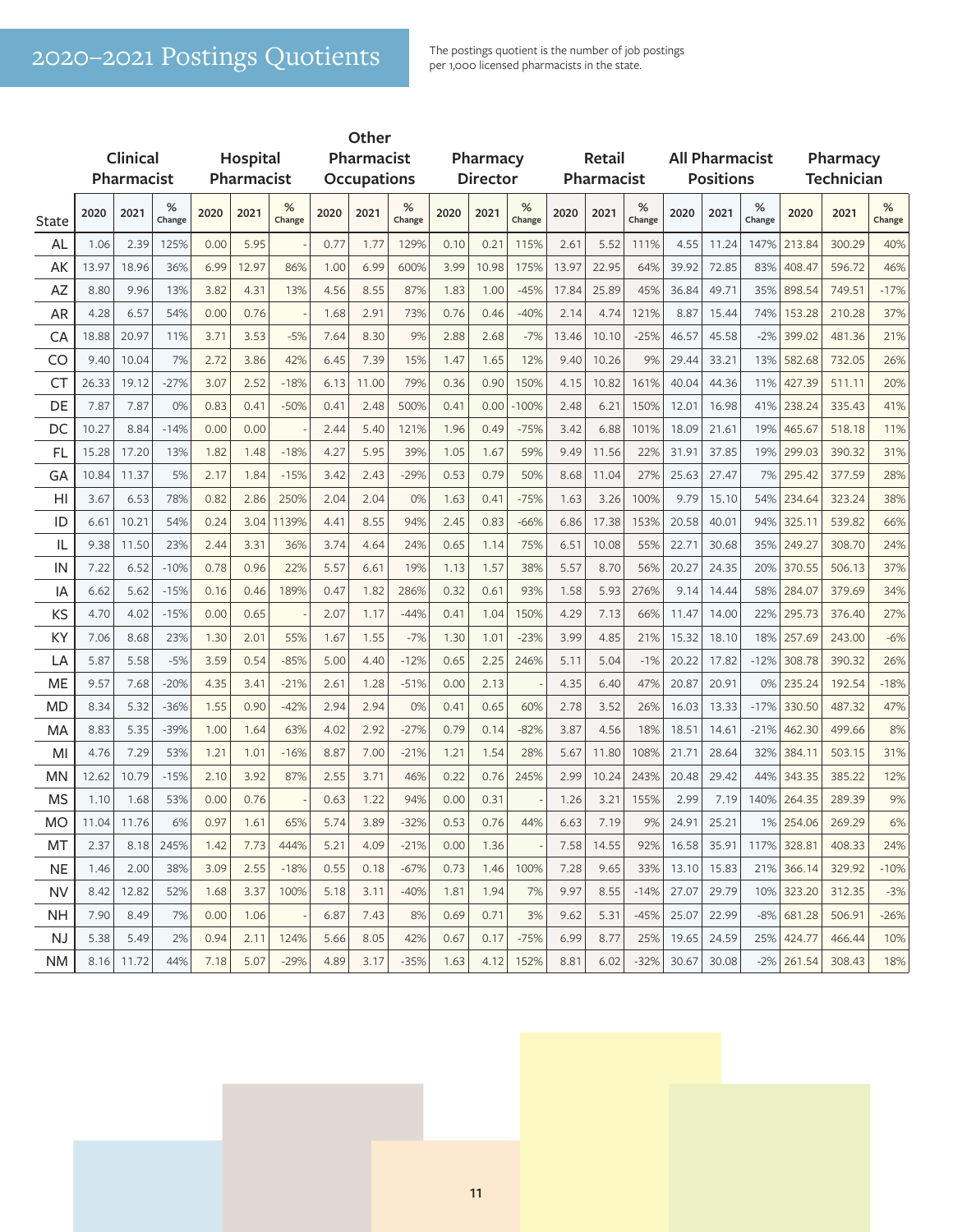# 2020–2021 Postings Quotients (continued)

The postings quotient is the number of job postings<br>per 1,000 licensed pharmacists in the state.

|                | Other |                   |             |                   |          |                    |       |                   |             |            |                 |             |                  |               |             |                   |                       |             |        |                 |             |
|----------------|-------|-------------------|-------------|-------------------|----------|--------------------|-------|-------------------|-------------|------------|-----------------|-------------|------------------|---------------|-------------|-------------------|-----------------------|-------------|--------|-----------------|-------------|
|                |       | <b>Clinical</b>   |             |                   | Hospital |                    |       | <b>Pharmacist</b> |             |            | <b>Pharmacy</b> |             |                  | <b>Retail</b> |             |                   | <b>All Pharmacist</b> |             |        | <b>Pharmacy</b> |             |
|                |       | <b>Pharmacist</b> |             | <b>Pharmacist</b> |          | <b>Occupations</b> |       | <b>Director</b>   |             | Pharmacist |                 |             | <b>Positions</b> |               |             | <b>Technician</b> |                       |             |        |                 |             |
| <b>State</b>   | 2020  | 2021              | %<br>Change | 2020              | 2021     | %<br>Change        | 2020  | 2021              | %<br>Change | 2020       | 2021            | %<br>Change | 2020             | 2021          | %<br>Change | 2020              | 2021                  | %<br>Change | 2020   | 2021            | %<br>Change |
| <b>NY</b>      | 5.61  | 5.66              | 1%          | 0.96              | 0.94     | $-2%$              | 3.47  | 4.48              | 29%         | 0.26       | 0.66            | 155%        | 8.26             | 11.04         | 34%         | 18.55             | 22.77                 | 23%         | 266.45 | 341.86          | 28%         |
| <b>NC</b>      | 5.94  | 6.54              | 10%         | 0.65              | 0.87     | 34%                | 3.41  | 9.60              | 182%        | 0.65       | 1.97            | 204%        | 2.82             | 3.36          | 19%         | 13.46             | 22.33                 | 66%         | 299.85 | 378.63          | 26%         |
| <b>ND</b>      | 1.28  | 4.02              | 213%        | 0.00              | 4.92     |                    | 0.43  | 1.34              | 213%        | 0.86       | 0.89            | 4%          | 21.83            | 14.30         | $-35%$      | 24.40             | 25.47                 | 4%          | 187.64 | 232.95          | 24%         |
| OH             | 10.82 | 9.68              | $-11%$      | 1.57              | 1.73     | 10%                | 13.92 | 9.50              | $-32%$      | 1.48       | 1.69            | 14%         | 6.82             | 7.30          | 7%          | 34.61             | 29.90                 | $-14%$      | 453.67 | 451.38          | $-1%$       |
| OK             | 1.53  | 1.60              | 4%          | 1.15              | 0.61     | $-47%$             | 2.81  | 2.21              | $-21%$      | 0.38       | 0.74            | 92%         | 4.21             | 8.83          | 110%        | 10.08             | 13.99                 | 39%         | 254.45 | 324.02          | 27%         |
| OR             | 2.59  | 6.44              | 148%        | 0.94              | 1.67     | 77%                | 1.53  | 3.11              | 103%        | 1.41       | 1.11            | $-21%$      | 7.42             | 17.77         | 139%        | 13.90             | 30.09                 | 116%        | 304.90 | 412.75          | 35%         |
| PA             | 5.98  | 7.28              | 22%         | 1.06              | 1.24     | 17%                | 4.15  | 3.92              | $-6%$       | 1.10       | 0.68            | $-38%$      | 9.92             | 10.82         | 9%          | 22.21             | 23.94                 | 8%          | 316.71 | 338.41          | 7%          |
| PR             | 0.56  | 1.87              | 233%        | 0.00              | 0.00     |                    | 0.56  | 0.37              | $-33%$      | 0.37       | 0.19            | $-50%$      | 1.12             | 1.50          | 33%         | 2.62              | 3.93                  | 50%         | 22.97  | 26.79           | 17%         |
| R <sub>l</sub> | 16.93 | 11.44             | $-32%$      | 1.83              | 1.37     | $-25%$             | 5.03  | 2.29              | $-55%$      | 0.00       | 0.00            |             | 7.32             | 10.07         | 38%         | 31.12             | 25.17                 | $-19%$      | 284.24 | 314.12          | 11%         |
| SC             | 4.86  | 5.99              | 23%         | 1.59              | 1.52     | $-4%$              | 1.80  | 1.42              | $-21%$      | 0.74       | 1.20            | 62%         | 6.45             | 7.30          | 13%         | 15.44             | 17.42                 | 13%         | 215.61 | 279.75          | 30%         |
| <b>SD</b>      | 0.98  | 4.32              | 342%        | 0.00              | 0.48     |                    | 1.47  | 2.88              | 96%         | 0.00       | 0.00            |             | 2.93             | 10.07         | 243%        | 5.38              | 17.75                 | 230%        | 173.60 | 246.51          | 42%         |
| <b>TN</b>      | 4.78  | 4.62              | $-3%$       | 0.16              | 0.32     | 100%               | 1.19  | 2.23              | 87%         | 0.72       | 0.96            | 33%         | 4.14             | 4.78          | 15%         | 10.99             | 12.90                 | 17%         | 273.42 | 330.56          | 21%         |
| <b>TX</b>      | 10.74 | 11.23             | 5%          | 2.05              | 1.41     | $-31%$             | 3.67  | 5.45              | 48%         | 2.35       | 2.32            | $-1%$       | 7.54             | 9.18          | 22%         | 26.35             | 29.60                 | 12%         | 302.31 | 391.31          | 29%         |
| UT             | 9.77  | 10.10             | 3%          | 0.49              | 0.47     | $-4%$              | 3.42  | 1.88              | $-45%$      | 0.49       | 1.17            | 140%        | 3.18             | 8.46          | 166%        | 17.34             | 22.08                 | 27%         | 340.54 | 364.53          | 7%          |
| VT             | 1.62  | 3.26              | 101%        | 0.00              | 1.63     |                    | 0.81  | 4.89              | 502%        | 0.00       | 4.07            |             | 2.44             | 1.63          | $-33%$      | 4.87              | 15.48                 | 218%        | 298.65 | 295.71          | $-1%$       |
| <b>VA</b>      | 7.43  | 9.22              | 24%         | 0.19              | 0.19     | $-3%$              | 1.22  | 3.47              | 185%        | 0.58       | 1.67            | 190%        | 1.66             | 3.53          | 112%        | 11.08             | 18.07                 | 63%         | 294.86 | 398.64          | 35%         |
| <b>WA</b>      | 7.20  | 8.84              | 23%         | 3.19              | 2.55     | $-20%$             | 4.38  | 5.20              | 19%         | 1.37       | 3.19            | 133%        | 12.76            | 20.69         | 62%         | 28.90             | 40.48                 | 40%         | 425.45 | 512.79          | 21%         |
| <b>WV</b>      | 2.90  | 2.54              | $-13%$      | 0.00              | 0.91     |                    | 0.36  | 0.91              | 150%        | 0.91       | 0.54            | $-40%$      | 1.63             | 0.54          | $-67%$      | 5.80              | 5.43                  | $-6%$       | 164.53 | 204.14          | 24%         |
| WI             | 6.49  | 3.35              | $-48%$      | 3.02              | 2.68     | $-11%$             | 2.12  | 4.81              | 126%        | 1.79       | 1.79            | 0%          | 7.05             | 4.92          | $-30%$      | 20.47             | 17.56                 | $-14%$      | 322.90 | 377.08          | 17%         |
| <b>WY</b>      | 1.39  | 3.48              | 151%        | 0.69              | 0.00     | $-100%$            | 1.39  | 4.87              | 251%        | 0.00       | 0.70            |             | 3.47             | 4.18          | 20%         | 6.94              | 13.22                 | 91%         | 194.74 | 266.07          | 37%         |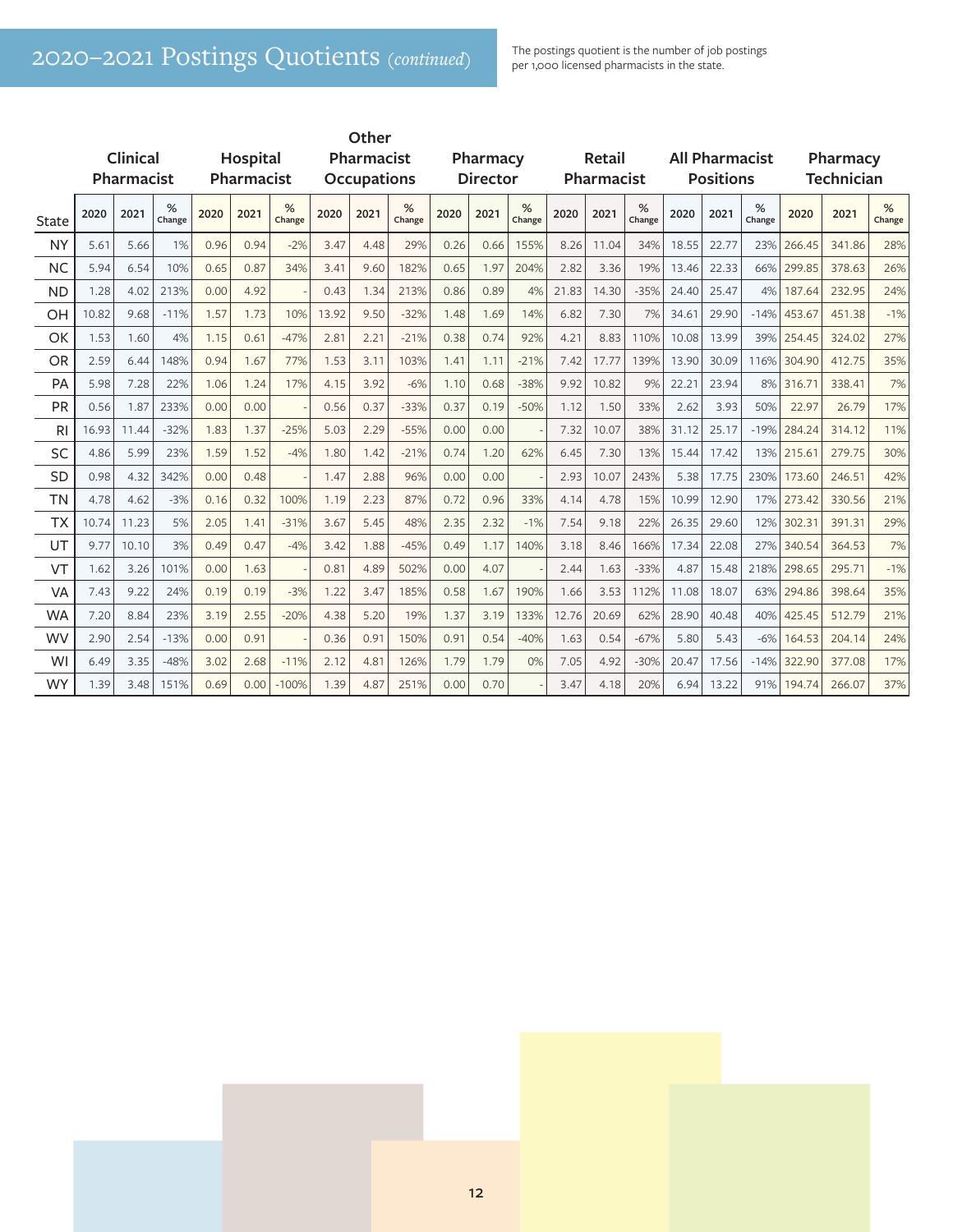2021 Time to Fill This chart provides insight on how many days, on average, it takes to fill a job posting in each state.

Time to Fill for a particular specialized occupation is determined using historic data for jobs. The indicators (Easier/Much Easier/Similar/Harder/Much Harder) are for a specialized occupation in the selected location relative to that occupation nationwide. Some values should be used with caution due to low posting totals.

|                |                        | Clinical Pharmacist Hospital Pharmacist Pharmacy Director |                        |                      |                        |               |                 | <b>Retail Pharmacist</b> | <b>Pharmacy Technician</b> |               |  |
|----------------|------------------------|-----------------------------------------------------------|------------------------|----------------------|------------------------|---------------|-----------------|--------------------------|----------------------------|---------------|--|
| State          | <b>Days</b><br>to Fill | Concentration                                             | <b>Days</b><br>to Fill | <b>Concentration</b> | <b>Days</b><br>to Fill | Concentration | Days<br>to Fill | Concentration            | <b>Days</b><br>to Fill     | Concentration |  |
| AL             | 39                     | Similar                                                   | 44                     | Harder               | 40                     | Harder        | 29              | Similar                  | 28                         | Similar       |  |
| AK             | 31                     | Similar                                                   | 26                     | Much Easier          | 22                     | Much Easier   | 37              | Similar                  | 28                         | Similar       |  |
| AZ             | 30                     | Similar                                                   | 31                     | Similar              | 31                     | Similar       | 34              | Similar                  | 33                         | Similar       |  |
| AR             | 39                     | Similar                                                   | 32                     | Similar              | 43                     | Harder        | 30              | Similar                  | 27                         | Similar       |  |
| CA             | 32                     | Similar                                                   | 32                     | Similar              | 31                     | Similar       | 33              | Similar                  | 30                         | Similar       |  |
| CO             | 30                     | Similar                                                   | 36                     | Similar              | 35                     | Similar       | 31              | Similar                  | 31                         | Similar       |  |
| <b>CT</b>      | 31                     | Similar                                                   | 31                     | Similar              | 30                     | Similar       | 31              | Similar                  | 30                         | Similar       |  |
| DE             | 52                     | Much Harder                                               | 54                     | Much Harder          |                        |               | 27              | Easier                   | 37                         | Harder        |  |
| DC             | 30                     | Similar                                                   |                        |                      | 29                     | Similar       | 29              | Similar                  | 35                         | Similar       |  |
| FL             | 33                     | Similar                                                   | 33                     | Similar              | 32                     | Similar       | 31              | Similar                  | 28                         | Similar       |  |
| GA             | 29                     | Similar                                                   | 30                     | Easier               | 27                     | Easier        | 31              | Similar                  | 26                         | Similar       |  |
| H <sub>l</sub> | 56                     | Much Harder                                               | 57                     | Much Harder          | 24                     | Much Easier   | 36              | Similar                  | 31                         | Similar       |  |
| ID             | 41                     | Harder                                                    | 30                     | Easier               | 38                     | Similar       | 40              | Harder                   | 33                         | Similar       |  |
| IL             | 37                     | Similar                                                   | 49                     | Much Harder          | 32                     | Similar       | 36              | Similar                  | 31                         | Similar       |  |
| IN             | 36                     | Similar                                                   | 46                     | Much Harder          | 44                     | Much Harder   | 35              | Similar                  | 33                         | Similar       |  |
| IA             | 37                     | Similar                                                   | 28                     | Easier               | 33                     | Similar       | 35              | Similar                  | 32                         | Similar       |  |
| KS             | 35                     | Similar                                                   | 43                     | Harder               | 29                     | Similar       | 27              | Easier                   | 28                         | Similar       |  |
| KY             | 32                     | Similar                                                   | 34                     | Similar              | 31                     | Similar       | 27              | Easier                   | 29                         | Similar       |  |
| LA             | 51                     | Much Harder                                               | 45                     | Harder               | 41                     | Harder        | 34              | Similar                  | 32                         | Similar       |  |
| ME             | 39                     | Similar                                                   | 46                     | Much Harder          | 41                     | Harder        | 26              | Easier                   | 28                         | Similar       |  |
| <b>MD</b>      | 43                     | Harder                                                    | 44                     | Harder               | 32                     | Similar       | 39              | Harder                   | 36                         | Similar       |  |
| MA             | 39                     | Similar                                                   | 39                     | Similar              | 39                     | Similar       | 32              | Similar                  | 33                         | Similar       |  |
| MI             | 39                     | Similar                                                   | 33                     | Similar              | 33                     | Similar       | 34              | Similar                  | 29                         | Similar       |  |
| <b>MN</b>      | 35                     | Similar                                                   | 42                     | Harder               | 34                     | Similar       | 28              | Similar                  | 29                         | Similar       |  |
| <b>MS</b>      | 54                     | Much Harder                                               | 50                     | Much Harder          | 53                     | Much Harder   | 35              | Similar                  | 33                         | Similar       |  |
| <b>MO</b>      | 32                     | Similar                                                   | 37                     | Similar              | 30                     | Similar       | 26              | Easier                   | 30                         | Similar       |  |
| MT             | 35                     | Similar                                                   | 47                     | Much Harder          | 42                     | Harder        | 37              | Similar                  | 34                         | Similar       |  |
| <b>NE</b>      | 43                     | Harder                                                    | 42                     | Harder               | 37                     | Similar       | 29              | Similar                  | 32                         | Similar       |  |
| <b>NV</b>      | 32                     | Similar                                                   | 30                     | Easier               | 25                     | Easier        | 33              | Similar                  | 26                         | Similar       |  |
| <b>NH</b>      | 39                     | Similar                                                   | 75                     | Much Harder          | 42                     | Harder        | 38              | Similar                  | 34                         | Similar       |  |
| NJ             | 35                     | Similar                                                   | 36                     | Similar              | 40                     | Harder        | 33              | Similar                  | 34                         | Similar       |  |
| <b>NM</b>      | 38                     | Similar                                                   | 53                     | Much Harder          | 33                     | Similar       | 33              | Similar                  | 32                         | Similar       |  |